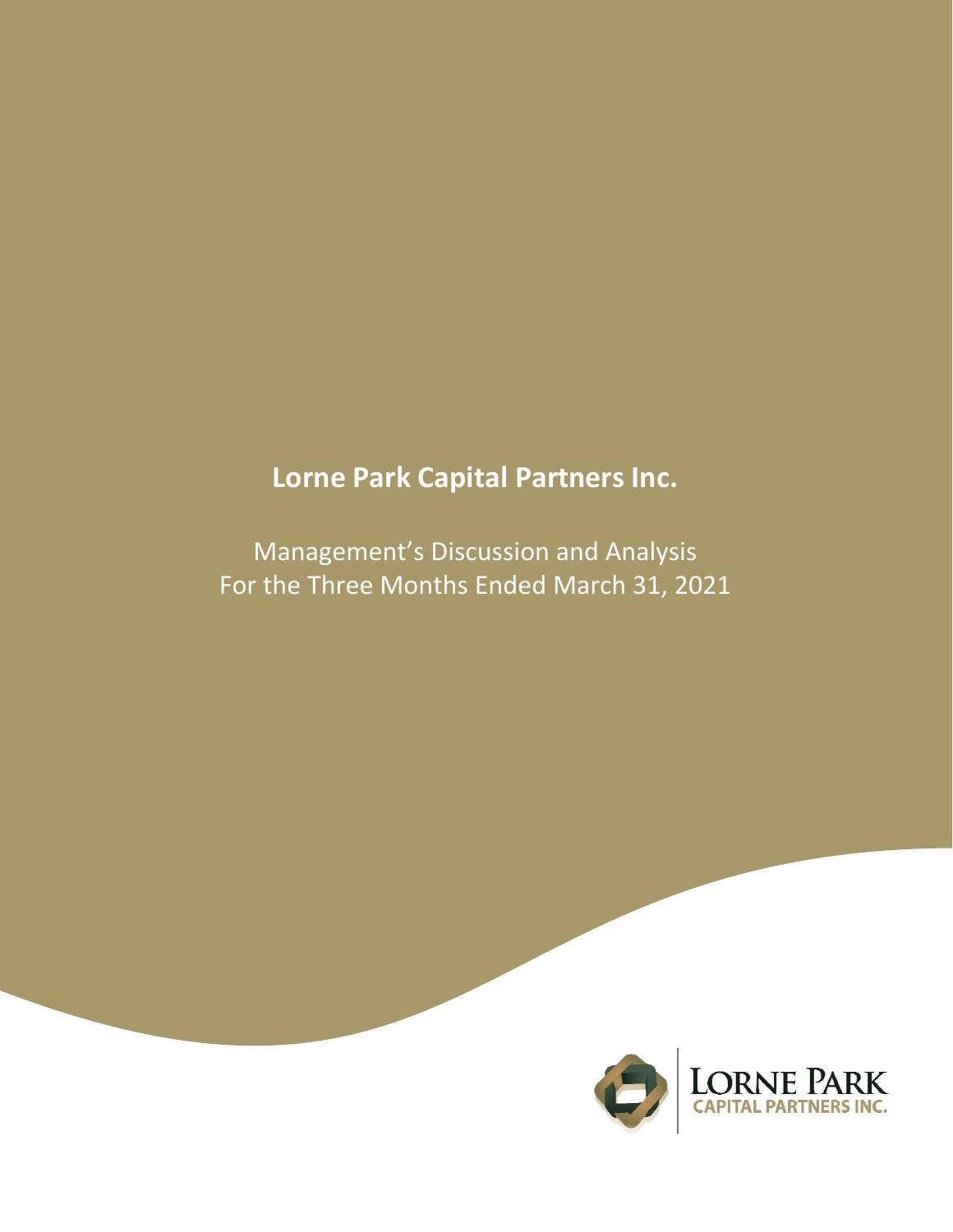# **Introduction**

This Management's Discussion and Analysis ("MD&A") document, prepared on April 27, 2021, should be read in conjunction with the unaudited interim condensed consolidated financial statements of Lorne Park Capital Partners Inc. ("LPCP" or "the Company") as at March 31, 2021 and with the audited consolidated financial statements as at December 31, 2020.

This MD&A and the consolidated financial statements are expressed in Canadian dollars and prepared in accordance with International Financial Reporting Standards ("IFRS"), as issued by the International Accounting Standards Board ("IASB"). The information in this MD&A is presented on a consolidated basis. The Canadian dollar is the Company's functional and reporting currency for purposes of preparing the financial statements given that the Company conducts most of its operations in that currency. Accordingly, all dollar references in this MD&A are in thousands of Canadian dollars, unless otherwise specified. The use of the term "prior period" refers to the quarter ended March 31, 2020.

The offices of LPCP are at Suite 202, 1267 Cornwall Road, Oakville, Ontario, L6J 7T5 and further inquiries regarding the Company may be directed to its Chief Executive Officer, Robert Sewell, at (905) 337-2227 or by email at investor.relations@lpcp.ca.

# **Forward-Looking Statements**

This MD&A contains forward-looking statements concerning anticipated future events, results, circumstances, performance or expectations with respect to LPCP and its products and services, including its business operations, strategy and financial performance and condition. When used in this MD&A, such statements use such words as "may", "will", "expect", "believe", and other similar terms. These statements are not historical facts but instead represent management beliefs regarding future events, many of which by their nature are inherently uncertain and beyond management control. Although management believes that the expectations reflected in such forward-looking statements are based on reasonable assumptions, such statements involve risks and uncertainties. Factors that could cause actual results to differ materially from expectations include, among other things, general economic and market conditions, including interest rates, global financial markets, changes in government regulations, industry competition, technological developments and other factors described under "Risk Management" or discussed in other materials filed with applicable securities regulatory authorities from time to time. The material factors and assumptions applied in reaching the conclusions contained in these forward-looking statements include that interest rates will remain relatively stable.

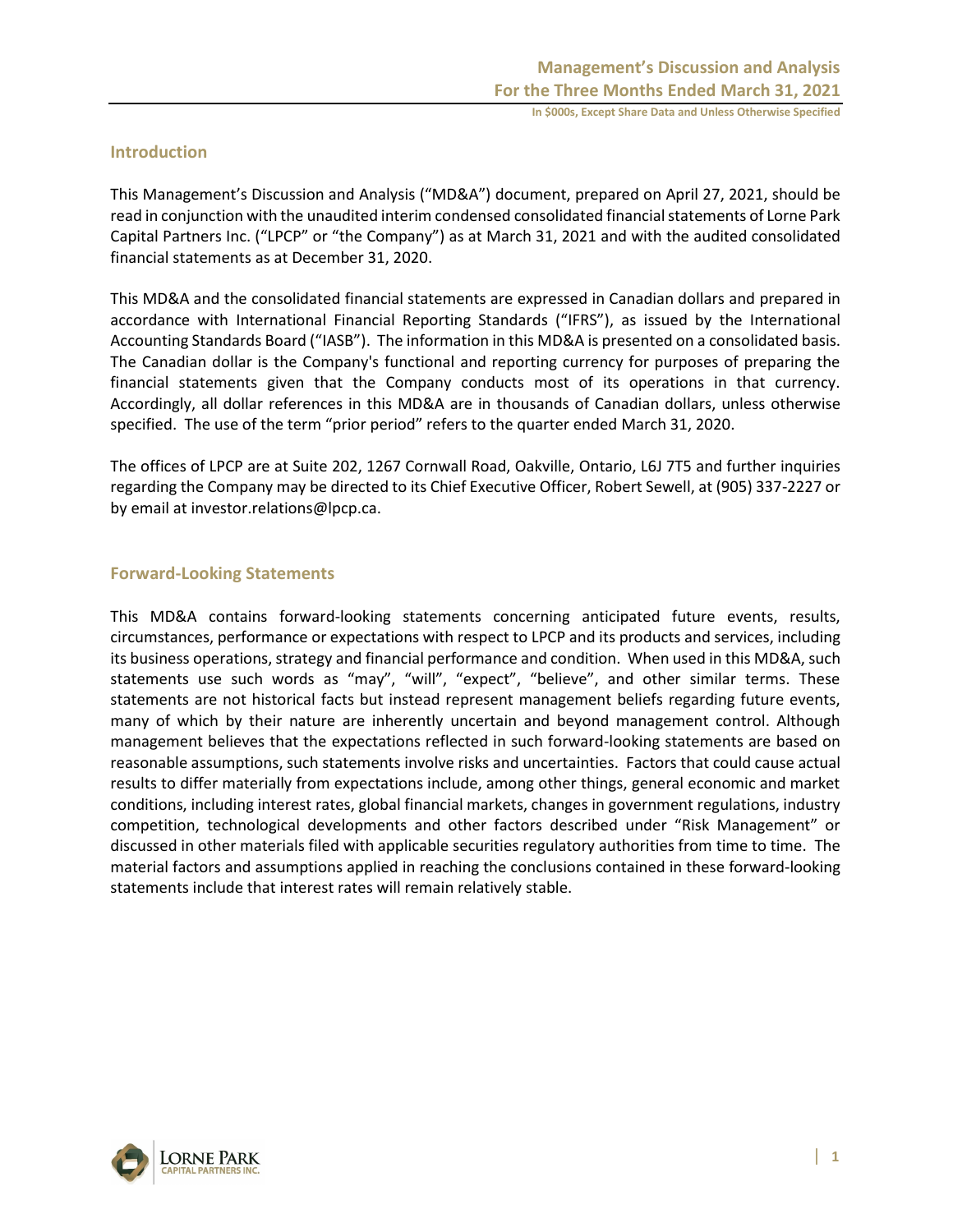# **Non-IFRS Measures**

The Company uses certain measures to evaluate and assess the performance of its business, which are not defined within IFRS. These measures are EBITDA, Adjusted EBITDA, and Adjusted EBITDA per share. Non-IFRS financial measures do not have standardized meanings prescribed by IFRS and are therefore unlikely to be comparable to similar measures presented by other companies. However, the Company believes that most shareholders, creditors, investment analysts and other stakeholders prefer to utilize these measures in their analysis of our results.

We define EBITDA as net income (loss) before financing costs, income taxes, depreciation and amortization. Adjusted EBITDA is calculated as EBITDA, adjusted for acquisition, restructuring, integration, and share-based compensation expenses. Adjusted EBITDA per share is calculated using the same average shares outstanding that are used in calculating income per share. The Company believes these are important measures as they allow management to assess the operating profitability of our business and to compare it with other investment management companies, without the distortion caused by the impact of non-core business items, different financing methods, levels of income taxes, the amount of net earnings attributable to non-controlling interests and the level of capital expenditures. The most comparable IFRS measure is "Net income (loss)", which is disclosed in the Company's Consolidated Statements of Income (Loss) and Comprehensive Income (Loss), and a reconciliation to that measure is provided within the section below entitled Net Income, Comprehensive Income, and Adjusted EBITDA.

# **Business Overview and Highlights**

Lorne Park Capital Partners Inc. is a public company listed on the TSX-V as "LPC-V".

LPCP and its wholly-owned subsidiaries, Bellwether Investment Management Inc. ("Bellwether") and Bellwether Estate and Insurance Services Inc. ("Bellwether Estate"), are incorporated and domiciled in Canada. As at March 31, 2021, the Chief Executive Officer and a member of the Board of Directors held 50.3% of LPCP's common shares. Bellwether is registered with the Ontario Securities Commission as a Portfolio Manager, Exempt Market Dealer and Investment Fund Manager, and its principal business is the provision of discretionary portfolio management services to affluent Canadian investors, estates, trusts, endowments and foundations. Bellwether Estate was formed on February 14, 2018 and is registered as an insurance agent corporation with the Financial Services Commission of Ontario.

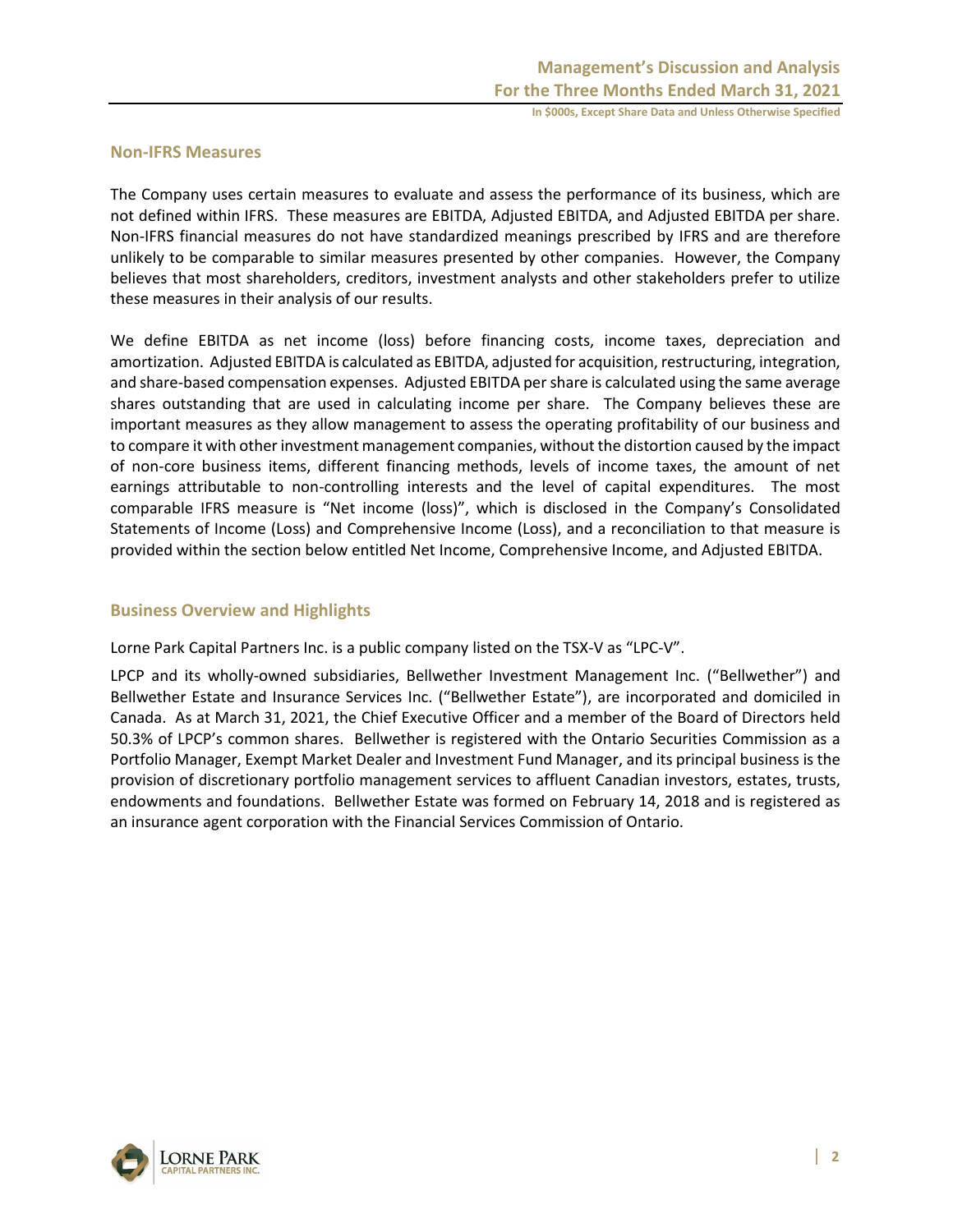#### *COVID-19*

COVID-19 continues to have an impact on stock markets and the economy around the world. Efforts by governments to control the spread of COVID-19 have continued to disrupt normal economic activity both domestically and globally. Uncertainty related to the extent, duration and severity of the pandemic contributes to significant volatility in the financial markets. To control the spread of COVID-19, many governments at all levels continue to impose severe restrictions on business activity and travel. Although certain of these restrictions were eased, and vaccines continue to be administered, there can be no certainty when these restrictions will be fully lifted or that they will not be expanded.

We activated our business continuity plan in early March 2020 to mitigate risks, maintain operational efficiency and service levels, and address the health and safety concerns of our employees, clients, and advisors. With few exceptions, all the business operations continue to be carried out remotely. The extensive use of remote communication tools and third-party services may lead to heightened cybersecurity and privacy risks. Stress on technology resources, new workplace constraints, personal stress and health concerns may all lead to higher operational risks. As part of the plan, we implemented enhanced monitoring of network assets and management oversight of our business processes, active employee engagement and client communication, and built redundancy for critical services and infrastructure, however there can be no guarantee that this will be effective to mitigate these risks.

We continue to review the financial impact of the COVID-19 pandemic and market risk to our capital position and profitability should the duration, spread or intensity of the pandemic further develop. Our revenues are directly related to the market value of our AUM. During the first quarter in the prior year, we experienced a market depreciation in our AUM of 12.9%, however, this decline was recovered during the remainder of 2020, and we ended the year with a market appreciation in our AUM of 5.8%. During the first quarter in the current year, we experienced a market appreciation of 5.3%. It is not possible to forecast with certainty the duration and full scope of the economic impact of COVID-19 both in the shortand long-term and, as a result, it is not possible to reliably estimate the length and severity of these developments and the impact on the financial results and condition of the Company in future periods.

We proactively lowered the overall volatility risk in client portfolios and regularly evaluate exposure to higher volatility investments, and we continue to closely monitor the markets and client portfolios and risk tolerances to identify ways to protect capital and to take advantage of any opportunities that this market provides. However, we may face declines in our AUM as a result of client redemptions related to a variety of COVID-19 related factors including general market pessimism, poor fund performance, or clients' needs for immediate cash. Refer to Risks Related to Assets Under Management within the Risk Management section of this MD&A for further details.

We maintain sufficient liquidity to satisfy all of our financial obligations for the foreseeable future. Despite this liquidity, we may see an impact to the cost of capital in the future as a result of disrupted credit markets or potential credit rating actions in relation to our debt. Furthermore, a sustained period of significant market volatility could result in a write-down of our goodwill and intangible assets in subsequent periods, and provide a higher level of uncertainty with respect to management's judgments and estimates.

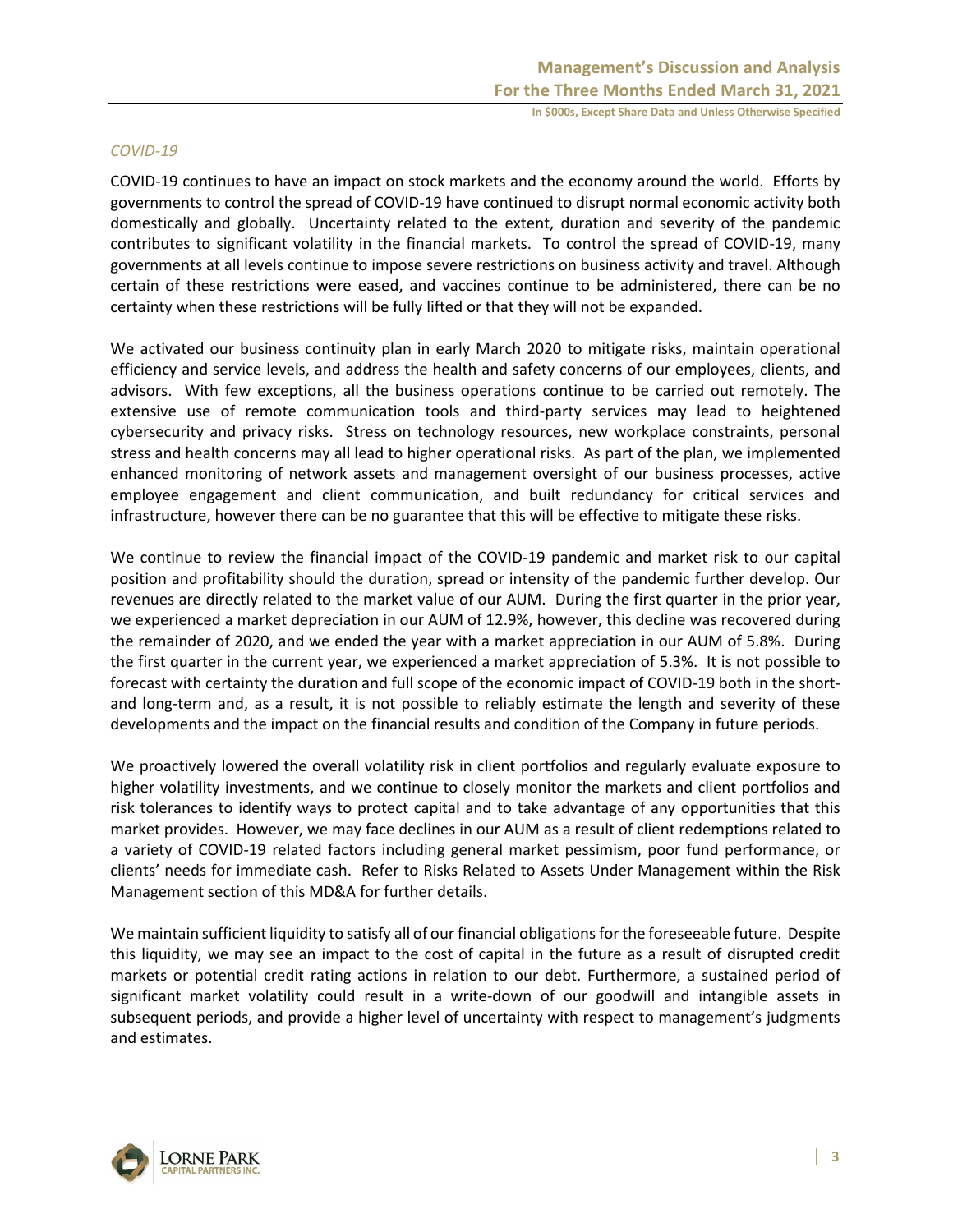# *Dividend Policy*

On March 30, 2021, the Company's Board adopted a quarterly cash dividend policy. Such quarterly dividends are only payable as and when declared by the Board and there is no entitlement to any dividends prior thereto. In addition, on March 30, 2021, the Board declared a quarterly dividend of \$0.005 per share on each of its common shares, totaling \$259. Such dividend to be paid on April 27, 2021 to the shareholders of record on April 13, 2021.

# **Business Outlook**

The Company has established an excellent long-term investment track record in its core investment solutions and is positioned to continue to rapidly accelerate its business growth. Our primary focus for 2021 is on the continued development of our portfolio management team and business development. The priorities include four objectives in this context:

- 1. Continue to make strides in the performance, management, and marketing of our branded investment solutions via our existing network.
- 2. Continue to provide our affluent clients with excellent investment returns through our tailored investment solutions approach.
- 3. Continue to actively pursue the addition of established Portfolio Managers and their client bases to further enhance the depth of the portfolio management team and accelerate AUM growth.
- 4. Develop alternative distribution channels to market our established investment solutions and rapidly accelerate AUM growth.

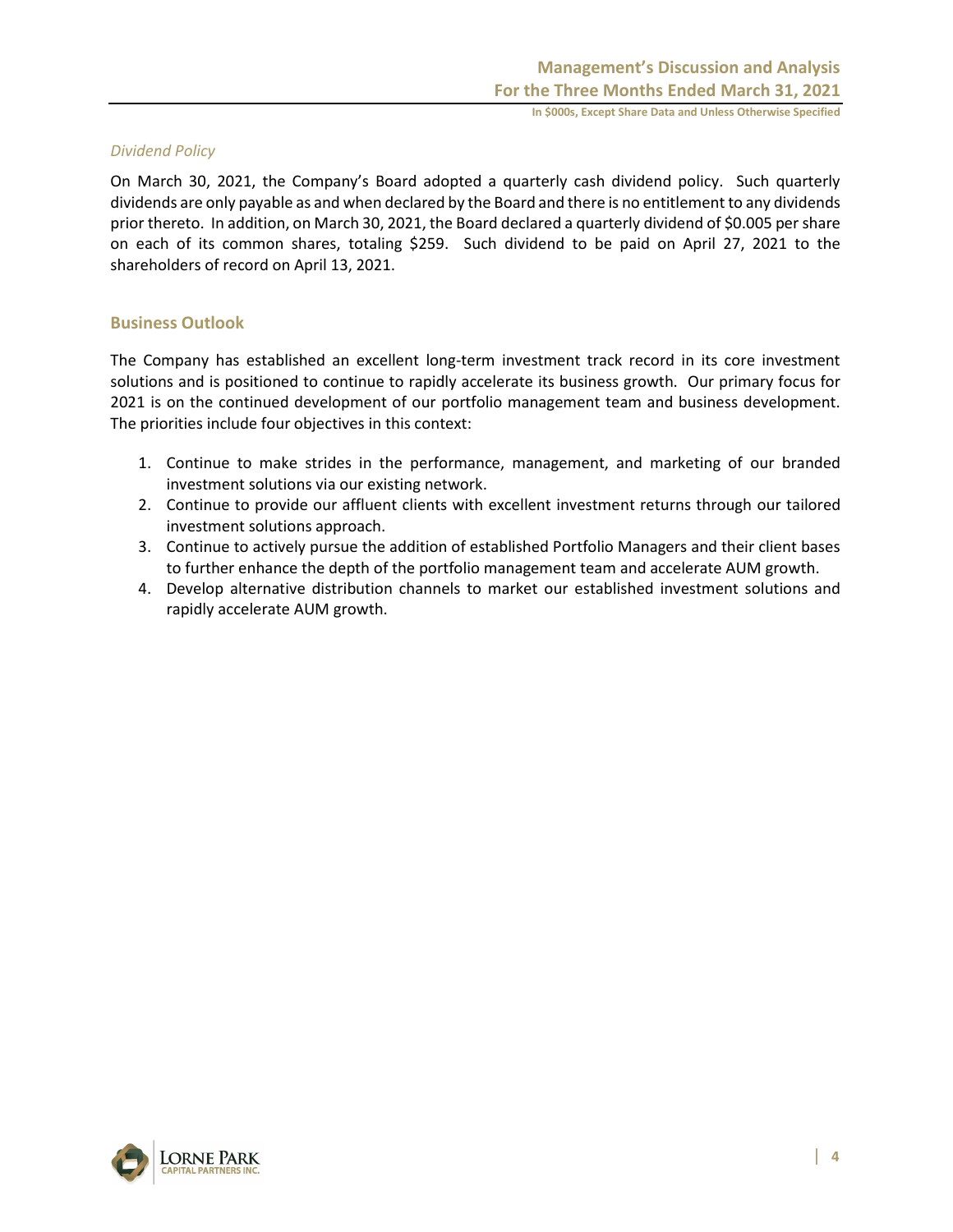# **Financial Highlights**

- $\triangleright$  AUM as at March 31, 2021 was \$1,677,090, an increase of \$89,998 or 5.7% compared to \$1,587,092 as at December 31, 2020. This increase resulted primarily from market appreciation during the period. AUM also increased \$394,415 or 30.7% compared to \$1,282,675 as at March 31, 2020. During the first quarter in the prior year, coinciding with the start of COVID-19, we experienced a market depreciation in our AUM of 12.9%, which was subsequently recovered during the remainder of 2020. The increase in AUM from March 31, 2020 to March 31, 2021 was due to market appreciation, as well as net additions from clients.
- $\triangleright$  Revenues increased \$761 or 16.8% during the three months ended March 31, 2021 compared to the same period in the prior year, mainly due to higher average AUM during the current year period.
- ➢ Total expenses increased \$440 or 9.6% during the three months ended March 31, 2021 compared to the same period in the prior year. This was primarily due to higher expenses relating to increased AUM and revenues, and higher amortization resulting from additional intangible assets, with partial offset from lower share-based compensation.
- $\triangleright$  Net income and comprehensive income improved to income of \$87 during the three months ended March 31, 2021 compared to a loss of \$69 during the same period in the prior year. Adjusted EBITDA<sup>1</sup> also improved to \$983 compared to \$590 during the same period in the prior year.
- $\triangleright$  Cash and cash equivalents and short-term investments increased \$917 or 27.4% during the three months ended March 31, 2021, with an ending balance of \$4,261. This increase was primarily due to net cash generated from operating activities, with partial offset from interest paid and payments on lease obligations.

<sup>&</sup>lt;sup>1</sup> Refer to 'Non-IFRS Measures'

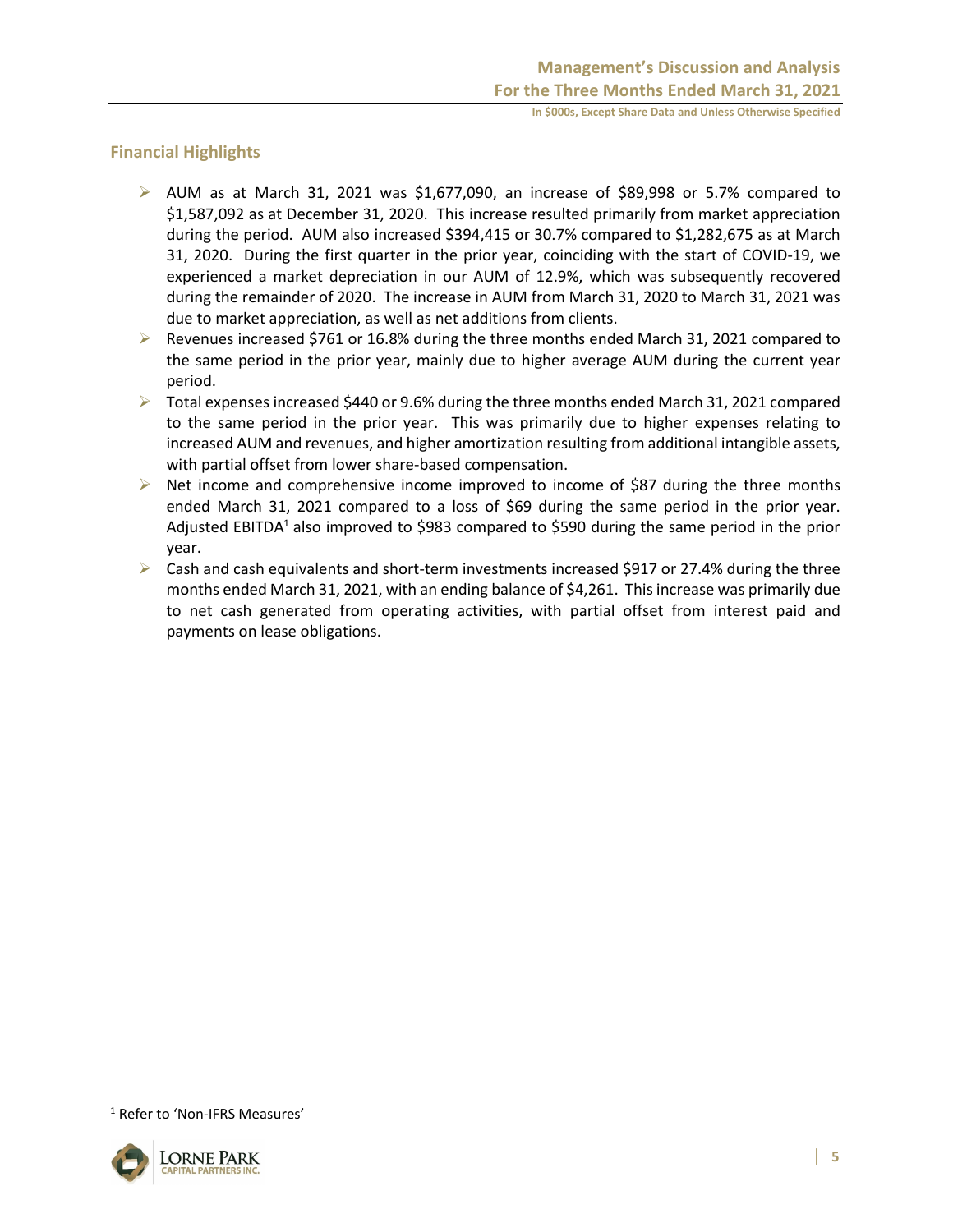# **Management's Discussion and Analysis For the Three Months Ended March 31, 2021**

**In \$000s, Except Share Data and Unless Otherwise Specified**

**As at and for the three months ended**

| Key Performance Indicators |  |
|----------------------------|--|
|                            |  |
|                            |  |
|                            |  |
| Assets under management    |  |
| Revenue                    |  |

# **Summary Financial Information**

|                                                     | March 31,       | March 31,       |
|-----------------------------------------------------|-----------------|-----------------|
|                                                     | 2021            | 2020            |
|                                                     |                 |                 |
| Assets under management                             | \$<br>1,677,090 | \$<br>1,282,675 |
| Revenue                                             | 5,289           | 4,528           |
| Expenses                                            | 5,033           | 4,593           |
| Net income (loss) and comprehensive income (loss)   | 87              | (69)            |
| Net income and comprehensive income attributable to |                 |                 |
| Company's shareholders                              | 323             | 50              |
| Income per common share:                            |                 |                 |
| Basic                                               | 0.006           | 0.001           |
| <b>Diluted</b>                                      | 0.006           | 0.001           |
| EBITDA <sup>1</sup>                                 | 938             | 440             |
| Adjusted EBITDA <sup>1</sup>                        | 983             | 590             |
| Adjusted EBITDA per common share <sup>1</sup> :     |                 |                 |
| Basic                                               | 0.019           | 0.012           |
| <b>Diluted</b>                                      | 0.019           | 0.011           |

| <b>Summary Balance Sheet</b>                      | As at       |              |  |  |
|---------------------------------------------------|-------------|--------------|--|--|
|                                                   | March 31,   | December 31, |  |  |
|                                                   | 2021        | 2020         |  |  |
|                                                   |             |              |  |  |
| Cash, cash equivalents and short-term investments | \$<br>4,261 | 3,344        |  |  |
|                                                   |             |              |  |  |
| Total assets                                      | 25,118      | 24,581       |  |  |
| <b>Total liabilities</b>                          | 9,479       | 8,810        |  |  |
| Total shareholders' equity                        | 15,639      | 15,772       |  |  |

<sup>1</sup> Refer to 'Non-IFRS Measures'

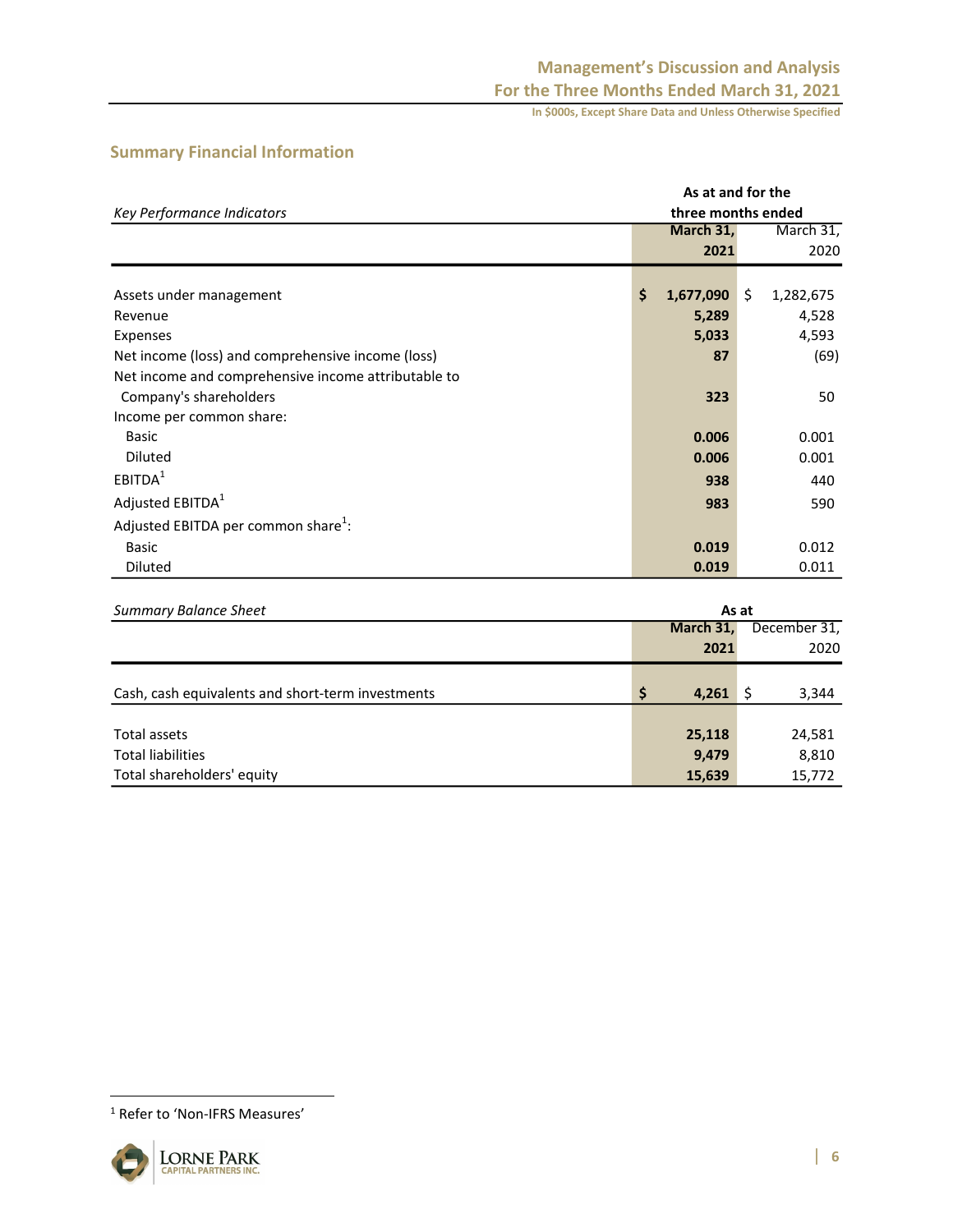# **Results of Operations**

# *Assets Under Management and Revenues*

AUM was \$1,677,090 as at March 31, 2021, for an increase of \$89,998 or 5.7% compared to \$1,587,092 as at December 31, 2020. The main reason for this increase was due to market appreciation during the three months ended March 31, 2021.

AUM also increased \$394,415 or 30.7% compared to \$1,282,675 as at March 31, 2020. During the first quarter in the prior year, coinciding with the start of COVID-19, we experienced a market depreciation in our AUM of 12.9%, which was subsequently recovered during the remainder of 2020. The increase in AUM from March 31, 2020 to March 31, 2021 was due to market appreciation, as well as net additions from clients.



The following is a summary of the change in AUM during the three-month periods ended March 31, 2021 and 2020, as well as the average AUM during the respective periods:

|                                    | Three months ended |           |   |            |
|------------------------------------|--------------------|-----------|---|------------|
|                                    |                    | March 31, |   | March 31,  |
|                                    |                    | 2021      |   | 2020       |
|                                    |                    |           |   |            |
| AUM, beginning of period           | \$                 | 1,587,092 | S | 1,451,309  |
| Net additions                      |                    | 6,527     |   | 18,659     |
| Market appreciation (depreciation) |                    | 83,471    |   | (187, 293) |
| AUM, end of period                 | S                  | 1,677,090 |   | 1,282,675  |
|                                    |                    |           |   |            |
| Average AUM                        | \$                 | 1,634,363 |   | 1,390,825  |

The net additions from clients were \$6,527 during the three months ended March 31, 2021 compared to net additions of \$18,659 during the same period in the prior year. The net additions from clients were attributable to the addition of new clients, and existing clients entrusting the Company with additional assets to manage.

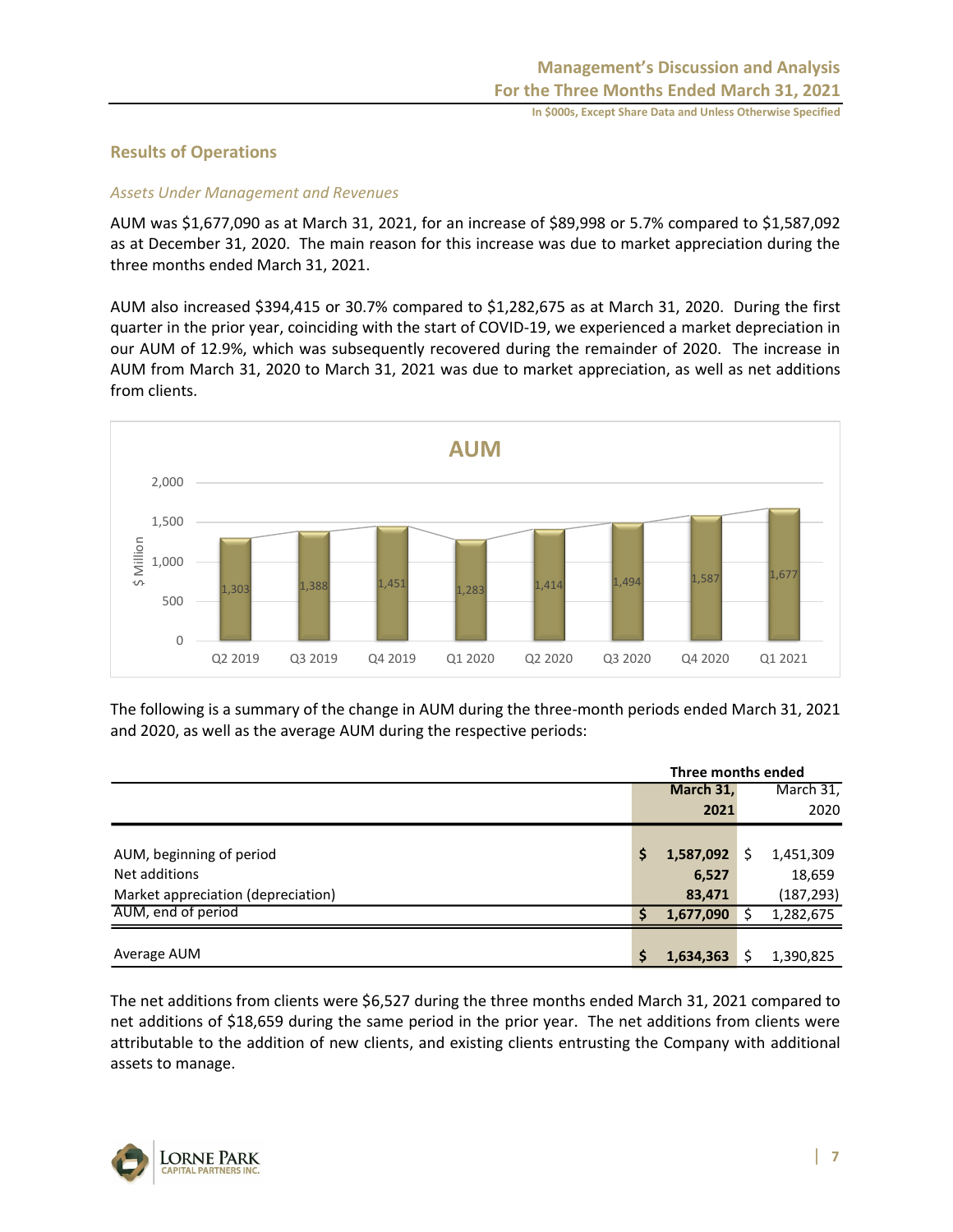The market appreciation was \$83,471 during the three months ended March 31, 2021 compared to a depreciation of \$187,293 during the same period in the prior year. The prior year period included the impact resulting from the start of COVID-19.

The average AUM was \$1,634,363 during the three months ended March 31, 2021, an increase of \$243,538 or 17.5% compared to \$1,390,825 during the same period in the prior year.

Revenues were \$5,289 during the three months ended March 31, 2021, an increase of \$761 or 16.8% from \$4,528 during the same period in the prior year. The main reason for the increase was due to higher average AUM during the current year period.



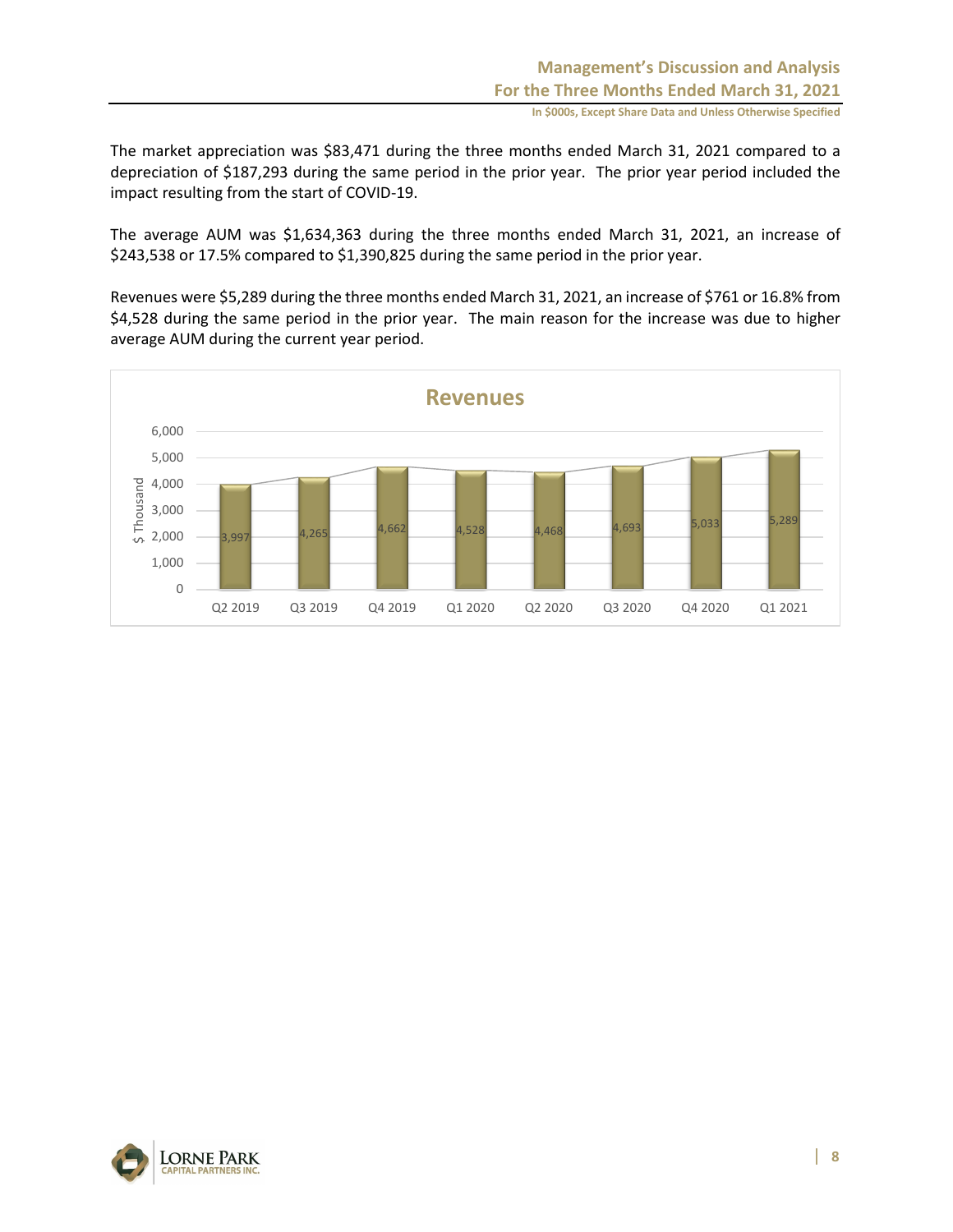## *Expenses*

Expenses consist of the following:

|                                | <b>Three months ended</b> |                  |  |  |
|--------------------------------|---------------------------|------------------|--|--|
|                                | March 31,                 | March 31,        |  |  |
|                                | 2021                      | 2020             |  |  |
|                                |                           |                  |  |  |
| <b>Operating Expenses</b>      |                           |                  |  |  |
| Salaries and benefits          | \$<br>3,658               | $\zeta$<br>3,388 |  |  |
| Professional fees              | 97                        | 108              |  |  |
| Investment research fees       | 81                        | 60               |  |  |
| Direct fund costs              | 315                       | 234              |  |  |
| Rent and facility              | 27                        | 39               |  |  |
| Marketing and client retention | 45                        | 50               |  |  |
| Depreciation and amortization  | 544                       | 362              |  |  |
| Other administrative costs     | 74                        | 87               |  |  |
|                                | 4,841                     | 4,328            |  |  |
| Other Expense (Income)         |                           |                  |  |  |
| Public company expenses        | 18                        | 21               |  |  |
| Financing costs                | 138                       | 143              |  |  |
| Interest income                | (1)                       | (9)              |  |  |
| Share-based compensation       | 37                        | 110              |  |  |
|                                | \$<br>5,033               | \$<br>4,593      |  |  |

Total expenses increased \$440 or 9.6% from \$4,593 for the three months ended March 31, 2020 to \$5,033 for the three months ended March 31, 2021, with the main variances as follows:

- $\triangleright$  An increase in salaries and benefits of \$270. Included in salaries and benefits are salaries, wages, bonuses, and commissions owing to employees, contractors, and consultants. The main reason for the increase was due to increased variable compensation resulting from higher revenues.
- ➢ An increase in direct fund costs of \$81 resulting from increased AUM in our pooled funds, as well as additional pooled funds during the current period.
- $\triangleright$  An increase in depreciation and amortization of \$181. As a result of the investment in a partnership in the latter part of 2020, additional client relationship intangible assets were identified and are being amortized in the current period.
- $\triangleright$  A decrease in share-based compensation of \$73. The main reason for the decrease was due to a grant of stock options on March 31, 2020, a quarter of which vested on the grant date. In the current year, there was a grant of options made subsequent to the quarter end, on April 6, 2021, and therefore this grant did not have an impact on the three months ended March 31, 2021.

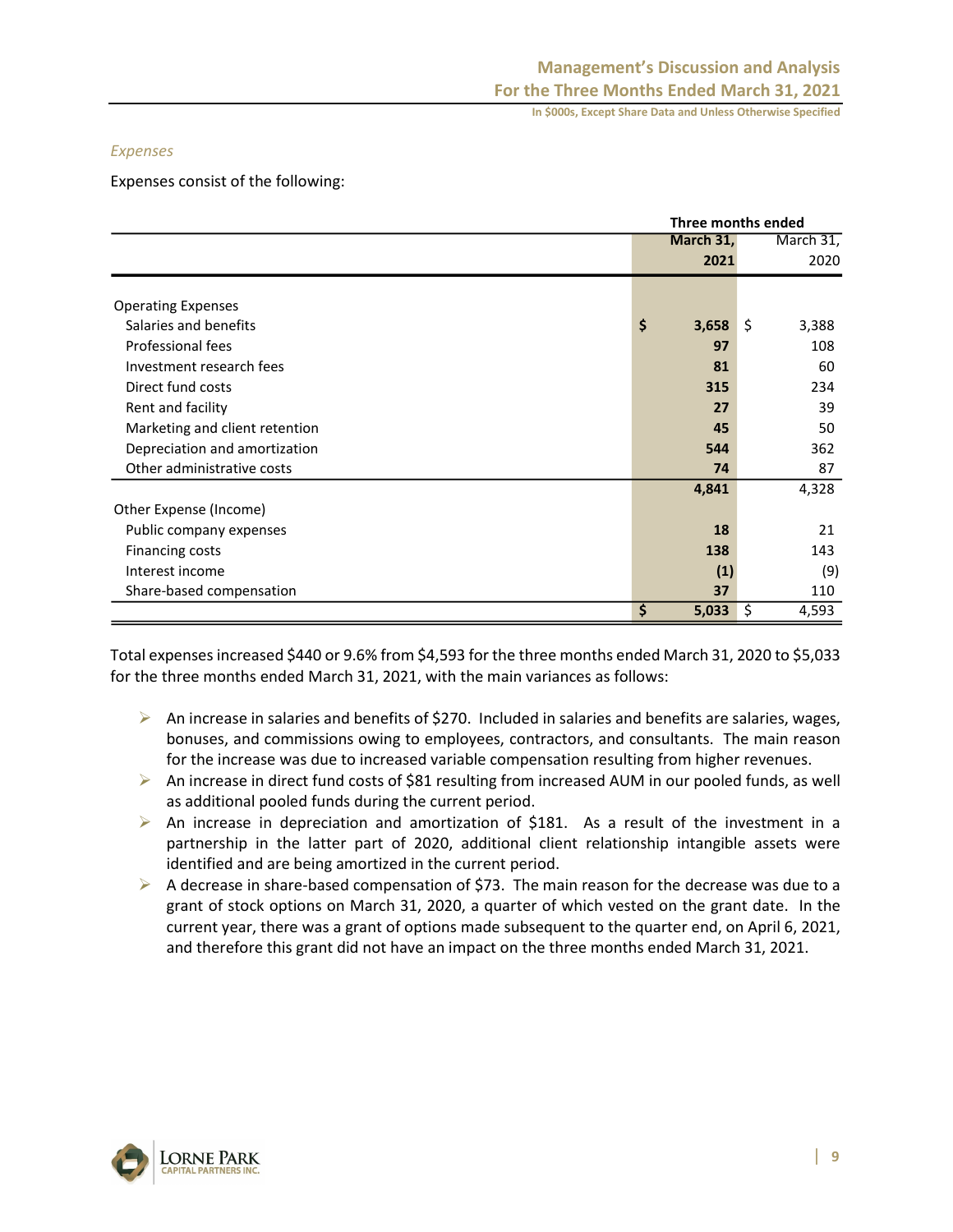# *Net Income, Comprehensive Income, and Adjusted EBITDA*<sup>1</sup>

Net income and comprehensive income increased \$155 to income of \$87 during the three months ended March 31, 2021, compared to a loss of \$69 during the same period in the prior year. The main reason for the increase was due to increased revenues, with a partial offset from increased expenses, as detailed above, and increased income tax expense. Historically, Bellwether had non-capital income tax losses which were available to offset taxable income. In 2021, it is expected that Bellwether will have utilized all the available losses and will be in a taxes payable position, and this is reflected in the income tax expense provision of \$169 during the three months ended March 31, 2021.

The following table outlines how  $EBITDA<sup>1</sup>$  and Adjusted EBITDA<sup>1</sup> were determined:

|                                     | Three months ended |                       |  |  |
|-------------------------------------|--------------------|-----------------------|--|--|
|                                     | March 31,          | $March$ 31,           |  |  |
|                                     | 2021               | 2020                  |  |  |
| Net income and comprehensive income | \$<br>87           | $\frac{1}{2}$<br>(69) |  |  |
| Adjustments                         |                    |                       |  |  |
| Financing costs                     | 138                | 143                   |  |  |
| Depreciation and amortization       | 544                | 362                   |  |  |
| Income tax expense (recovery)       | 169                | 3                     |  |  |
| EBITDA <sup>1</sup>                 | 938                | 440                   |  |  |
| Other adjustments                   |                    |                       |  |  |
| Non-cash share-based compensation   | 37                 | 110                   |  |  |
| Non-recurring expenses related to:  |                    |                       |  |  |
| Acquisitions                        |                    | 40                    |  |  |
| Employees                           | 9                  |                       |  |  |
| Adjusted EBITDA <sup>1</sup>        | \$<br>983          | \$<br>590             |  |  |

During the three-month period ended March 31, 2021, we incurred \$37 in non-cash stock-based compensation, and \$9 in non-recurring employee related expenses. During three-month period ended March 31, 2020, we incurred \$110 in non-cash stock-based compensation, and \$40 in non-recurring acquisition related expenses.

After adjusting for non-recurring and non-cash expenses, Adjusted EBITDA<sup>1</sup> for the three months ended March 31, 2021 improved \$393 to earnings of \$983 compared to \$590 during the same period in the prior year.

<sup>1</sup> Refer to 'Non-IFRS Measures'

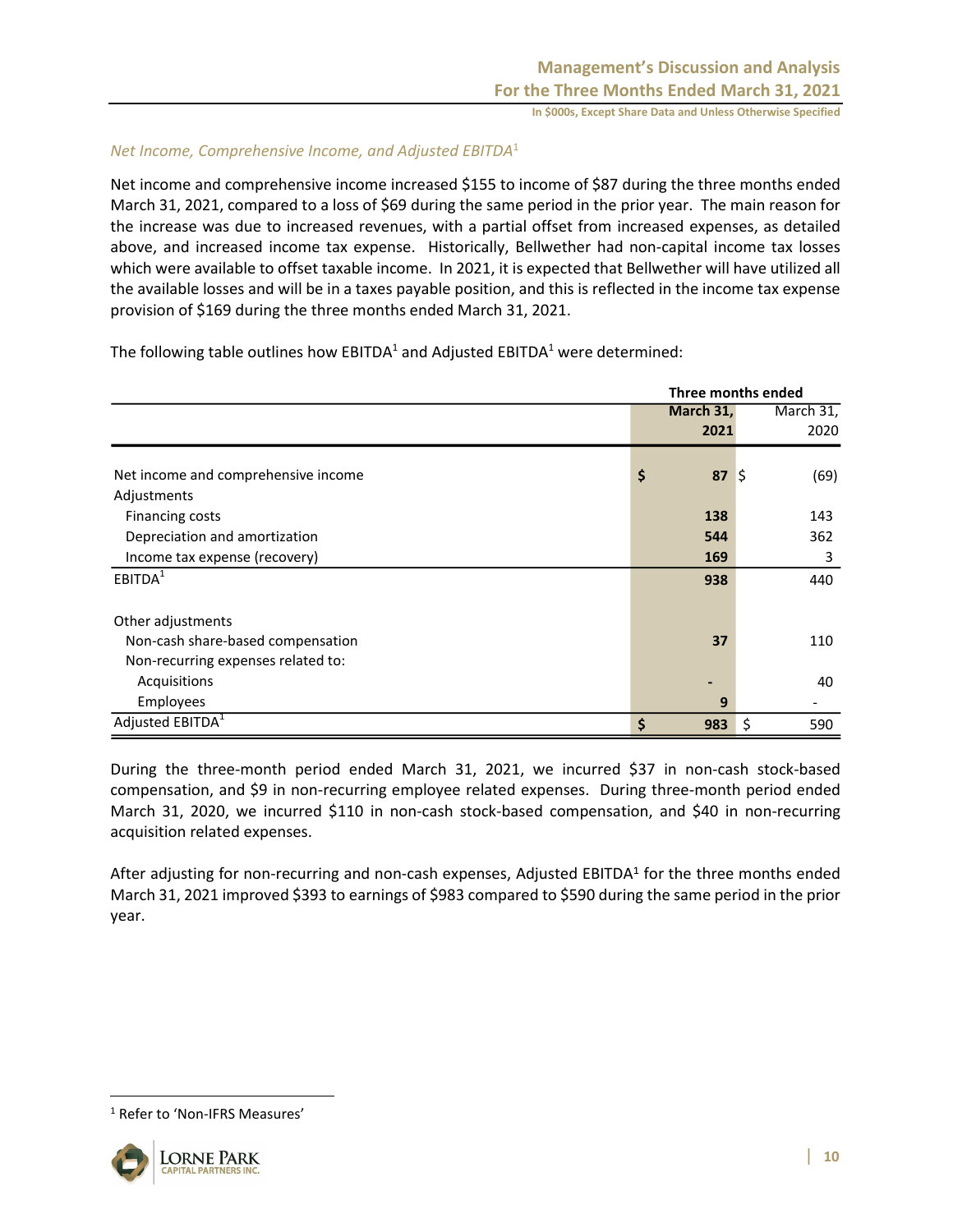# **Statement of Financial Position**

Cash and cash equivalents and short-term investments increased \$917 or 27.4% from \$3,344 as at December 31, 2020 to \$4,261 as at March 31, 2021. The main contributors were as follows:

| Net cash generated from operating activities | 1,094 |
|----------------------------------------------|-------|
| Interest paid                                | (129) |
| Payments of lease obligations                | (50)  |
| Proceeds on exercise of options              |       |
| Interest received                            |       |
| Acquisition of property and equipment        | (1)   |
|                                              | 917   |

Accounts receivable increased \$64 or 3.1% from \$2,050 as at December 31, 2020 to \$2,114 as at March 31, 2021. The main reason for this increase was due to increased revenues.

Other current assets, which consists mainly of prepaid expenses, increased \$98 or 141.4% from \$69 as at December 31, 2020 to \$167 as at March 31, 2021. The main reason for the increase is due to the timing of payments relating to various regulatory expenses and other prepaid expenses.

Intangible assets decreased \$500 or 2.9% from \$17,298 as at December 31, 2020 to \$16,798 as at March 31, 2021. Included in intangible assets is the cost of acquired client relationships, net of accumulated amortization. The reason for this decrease was due to the amortization recognized during the three months ended March 31, 2021.

Accounts payable and accrued liabilities increased \$718 or 35.6% from \$2,016 as at December 31, 2020 to \$2,734 as at March 31, 2021, mainly due to accrued provisions for estimated current income taxes and bonuses, as well as due to the timing of payments of various other accounts payable and accrued amounts.

Non-controlling interest decreased \$237 or 2.8% from \$8,321 as at December 31, 2020 to \$8,084 as at March 31, 2021. Non-controlling interest exists due to investments made in partnerships, which resulted in Bellwether acquiring control over each partnership, and as a result, assessed the fair value of the noncontrolling interests on the date of each transaction based on a discounted cash flow analysis using various assumptions and estimates. The reason for the decrease was due to the recognition of the non-controlling interest portion of the intangible asset amortization being recognized in the partnerships during the three months ended March 31, 2021.

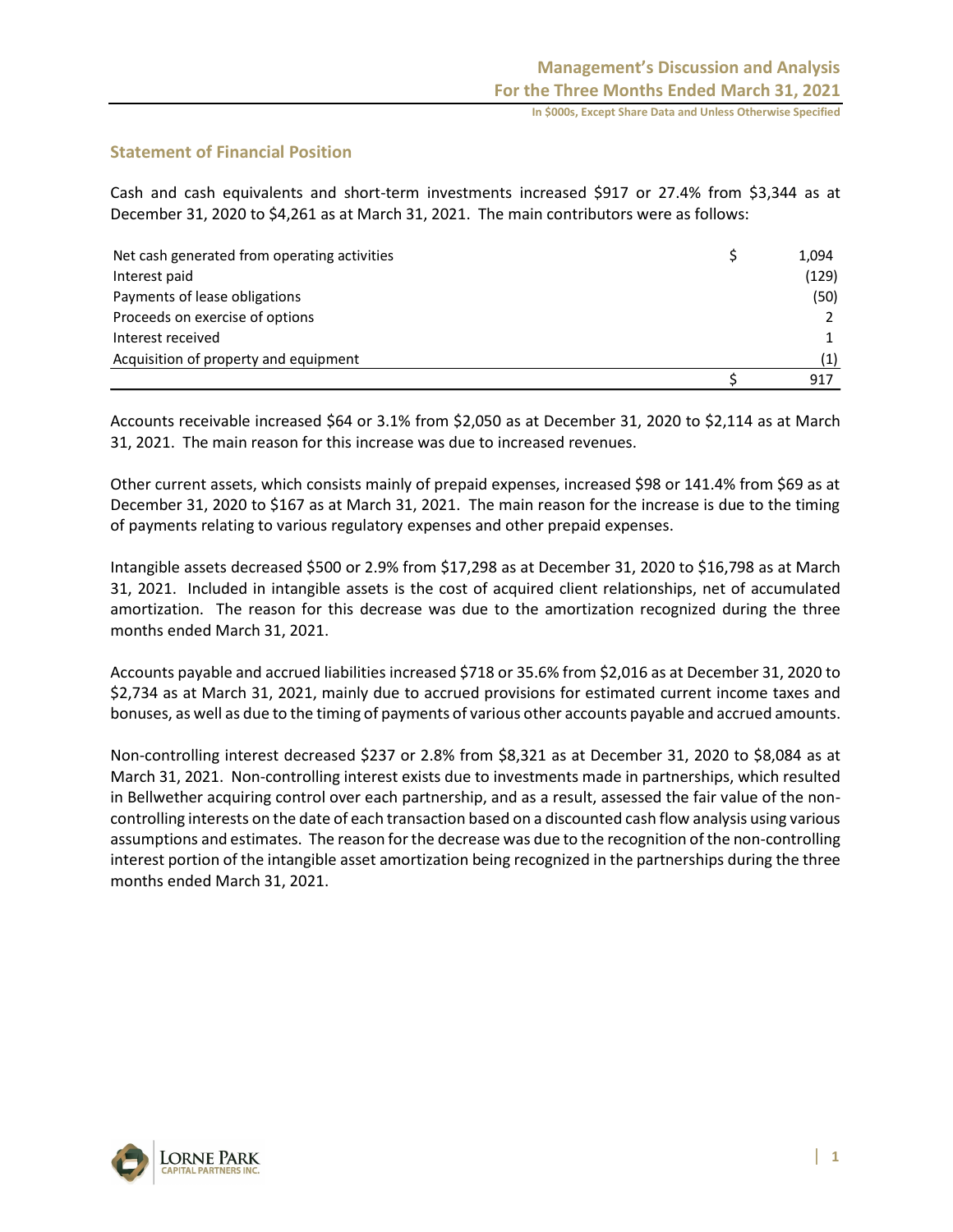# **Liquidity and Capital Resources**

The following is a summary of the cash flows of the Company for the three-month periods ended March 31, 2021 and 2020:

|                                                      | Three months ended |           |  |  |
|------------------------------------------------------|--------------------|-----------|--|--|
|                                                      | March 31,          | March 31, |  |  |
|                                                      | 2021               | 2020      |  |  |
|                                                      |                    |           |  |  |
| Cash provided by (used in)                           |                    |           |  |  |
| Operating activities                                 | \$<br>$1,094$ \$   | 353       |  |  |
| <b>Financing activities</b>                          | (177)              | (185)     |  |  |
| Investing activities                                 | (1)                | (17)      |  |  |
|                                                      |                    |           |  |  |
| Net increase (decrease) in cash and cash equivalents | 916                | 151       |  |  |
| Cash and cash equivalents, beginning of period       | 1,958              | 2,349     |  |  |
| Cash and cash equivalents, end of period             | 2,874              | 2,500     |  |  |

The Company generated \$1,094 from operating activities during the three months ended March 31, 2021, compared to a generation of \$353 during the same period in the prior year. The main reasons for the increase in cash generated from operating activities were due to an improvement in cash adjusted net income and less cash invested in net working capital accounts.

The Company used \$177 in financing activities during the three months ended March 31, 2021, compared to a usage of \$185 during the same period in the prior year.

The Company used \$1 in investing activities during the three months ended March 31, 2021, compared to a usage of \$17 during the same period in the prior year.

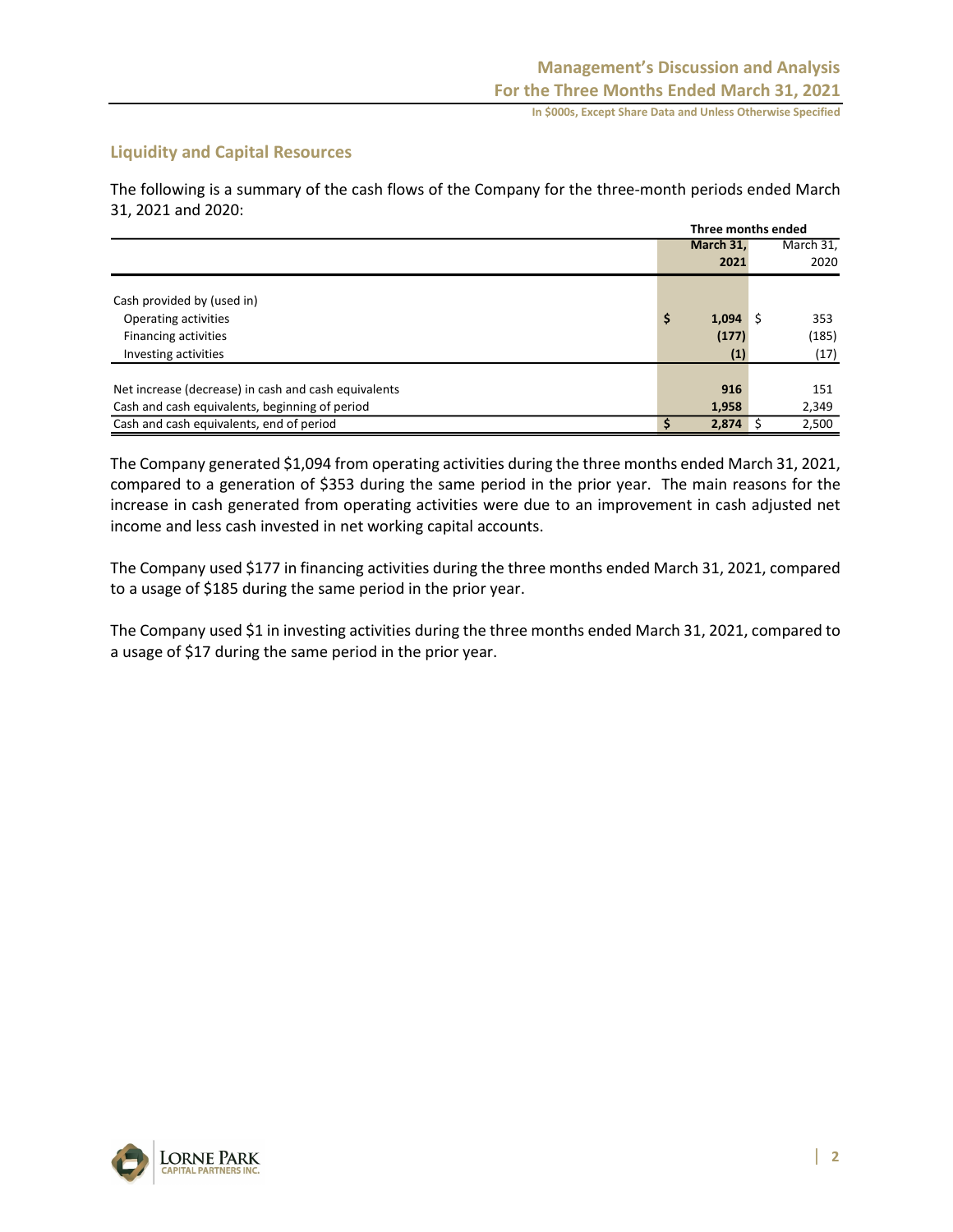# **Summary of Quarterly Results**

|                                                    | As at and for the three months ended |              |                |      |               |     |                          |     |                  |      |              |               |         |             |
|----------------------------------------------------|--------------------------------------|--------------|----------------|------|---------------|-----|--------------------------|-----|------------------|------|--------------|---------------|---------|-------------|
|                                                    | March 31,                            | December 31, |                |      | September 30, |     | June 30,                 |     | March 31,        |      | December 31, | September 30, |         | June 30,    |
|                                                    | 2021                                 |              | 2020           |      | 2020          |     | 2020                     |     | 2020             |      | 2019         | 2019          |         | 2019        |
|                                                    |                                      |              |                |      |               |     |                          |     |                  |      |              |               |         |             |
| Assets under management                            | \$1,677,090                          | \$1,587,092  |                |      | \$1,493,561   |     | $$1,413,736 \$1,282,675$ |     |                  |      | \$1,451,309  | \$1,388,160   |         | \$1,302,524 |
|                                                    |                                      |              |                |      |               |     |                          |     |                  |      |              |               |         |             |
| Revenue                                            | \$<br>5,289                          | \$           | 5,033          | - \$ | 4,693         | \$  | 4,468                    | -\$ | 4,528            | - \$ | 4,662        | -\$<br>4,265  | \$      | 3,997       |
|                                                    |                                      |              |                |      |               |     |                          |     |                  |      |              |               |         |             |
| <b>Operating Expenses</b><br>Salaries and benefits |                                      |              |                |      |               |     |                          |     |                  |      |              | 3,170         |         |             |
| <b>Professional fees</b>                           | 3,658<br>97                          |              | 3,449          |      | 3,440<br>74   |     | 3,376<br>53              |     | 3,388<br>107     |      | 3,371<br>79  | 87            |         | 3,103<br>83 |
| Investment research fees                           | 81                                   |              | 57<br>66       |      | 65            |     | 65                       |     | 60               |      | 83           | 66            |         | 68          |
| Direct fund costs                                  | 315                                  |              | 275            |      | 245           |     | 234                      |     | 234              |      | 216          | 172           |         | 164         |
| Rent and facility                                  | 27                                   |              | 40             |      | 35            |     | 43                       |     | 39               |      | 37           | 27            |         | 25          |
| Marketing and client retention                     | 45                                   |              | 34             |      | 57            |     | 29                       |     | 50               |      | 46           | 34            |         | (79)        |
| Depreciation and amortization                      | 544                                  |              | 428            |      | 362           |     | 362                      |     | 362              |      | 339          | 245           |         | 143         |
| Other administrative costs                         | 74                                   |              | 117            |      | 79            |     | 80                       |     | 86               |      | 163          | 86            |         | 84          |
|                                                    | 4,841                                |              | 4,465          |      | 4,357         |     | 4,242                    |     | 4,327            |      | 4,334        | 3,886         |         | 3,591       |
| Other Expense (Income)                             |                                      |              |                |      |               |     |                          |     |                  |      |              |               |         |             |
| Public company expenses                            | 18                                   |              | 18             |      | 17            |     | 19                       |     | 21               |      | 22           | 21            |         | 9           |
| Financing costs                                    | 138                                  |              | 142            |      | 143           |     | 142                      |     | 143              |      | 143          | 115           |         | 107         |
| Interest income                                    | (1)                                  |              | (2)            |      | (2)           |     | (3)                      |     | (9)              |      | (6)          | (15)          |         | (2)         |
| Share-based compensation                           | 37                                   |              | 44             |      | 44            |     | 47                       |     | 110              |      | 13           | 13            |         | 55          |
|                                                    | 5,033                                |              | 4,668          |      | 4,559         |     | 4,447                    |     | 4,593            |      | 4,506        | 4,020         |         | 3,760       |
|                                                    |                                      |              |                |      |               |     |                          |     |                  |      |              |               |         |             |
| Net income (loss) before                           |                                      |              |                |      |               |     |                          |     |                  |      |              |               |         |             |
| provision of income taxes                          | 256                                  |              | 366            |      | 134           |     | 20                       |     | (66)             |      | 156          | 244           |         | 237         |
| Provision for (recovery of) taxes                  |                                      |              |                |      |               |     |                          |     |                  |      |              |               |         |             |
| Current                                            | 182                                  |              | $\overline{a}$ |      | ä,            |     |                          |     | 3                |      | ä,           | ä,            |         |             |
| Deferred                                           | (12)                                 |              | 341            |      |               |     |                          |     |                  |      | (33)         |               |         |             |
|                                                    | 169                                  |              | 341            |      | $\omega$      |     | $\omega$                 |     | 3                |      | (33)         | $\Box$        |         | $\sim$      |
|                                                    |                                      |              |                |      |               |     |                          |     |                  |      |              |               |         |             |
| Net income (loss) and                              |                                      |              |                |      |               |     |                          |     |                  |      |              |               |         |             |
| comprehensive income (loss)                        | \$<br>87                             | $\zeta$      | 25             | \$   | 134           | \$. | $20 \;$ \$               |     | $(69)$ \$        |      | 189          | \$<br>244     | \$      | 237         |
|                                                    |                                      |              |                |      |               |     |                          |     |                  |      |              |               |         |             |
| Net income (loss) and                              |                                      |              |                |      |               |     |                          |     |                  |      |              |               |         |             |
| comprehensive income (loss)                        |                                      |              |                |      |               |     |                          |     |                  |      |              |               |         |             |
| attributable to:                                   |                                      |              |                |      |               |     |                          |     |                  |      |              |               |         |             |
| Company's shareholders                             | \$<br>$323 \quad $$                  |              | $187 \;$ \$    |      | $258 \;$ \$   |     | $144 \quad$ \$           |     | $50 \; \text{S}$ |      | $306$ \$     | 305           | $\zeta$ | 237         |
| Non-controlling interest                           | (236)                                |              | (163)          |      | (124)         |     | (124)                    |     | (119)            |      | (117)        | (61)          |         |             |
|                                                    | Ś<br>87                              | \$           | 25             | \$   | 134           | \$  | 20 <sub>5</sub>          |     | $(69)$ \$        |      | 189          | \$<br>244     | \$      | 237         |
|                                                    |                                      |              |                |      |               |     |                          |     |                  |      |              |               |         |             |
| Weighted-average number of                         |                                      |              |                |      |               |     |                          |     |                  |      |              |               |         |             |
| common shares<br><b>Basic</b>                      | 51,707,945                           | 51,706,501   |                |      | 51,406,577    |     | 50,995,001               |     | 50,995,001       |      | 50,995,001   | 50,995,001    |         | 50,115,880  |
|                                                    |                                      |              |                |      |               |     |                          |     |                  |      |              |               |         |             |
| Diluted                                            | 53,071,160                           | 52,822,956   |                |      | 52,524,369    |     | 51,748,470               |     | 52,194,518       |      | 51,979,721   | 51,864,192    |         | 50,689,491  |
| Income per common share                            |                                      |              |                |      |               |     |                          |     |                  |      |              |               |         |             |
| <b>Basic</b>                                       | \$<br>0.006                          | \$           | 0.004          | \$   | 0.005         | \$  | 0.003                    | -\$ | $0.001$ \$       |      | 0.006        | \$<br>0.006   | \$      | 0.005       |
| Diluted                                            | Ś<br>0.006                           | \$           | 0.004          | \$   | 0.005         | Ś   | 0.003                    | \$  | 0.001            | \$   | 0.006        | \$<br>0.006   | \$      | 0.005       |

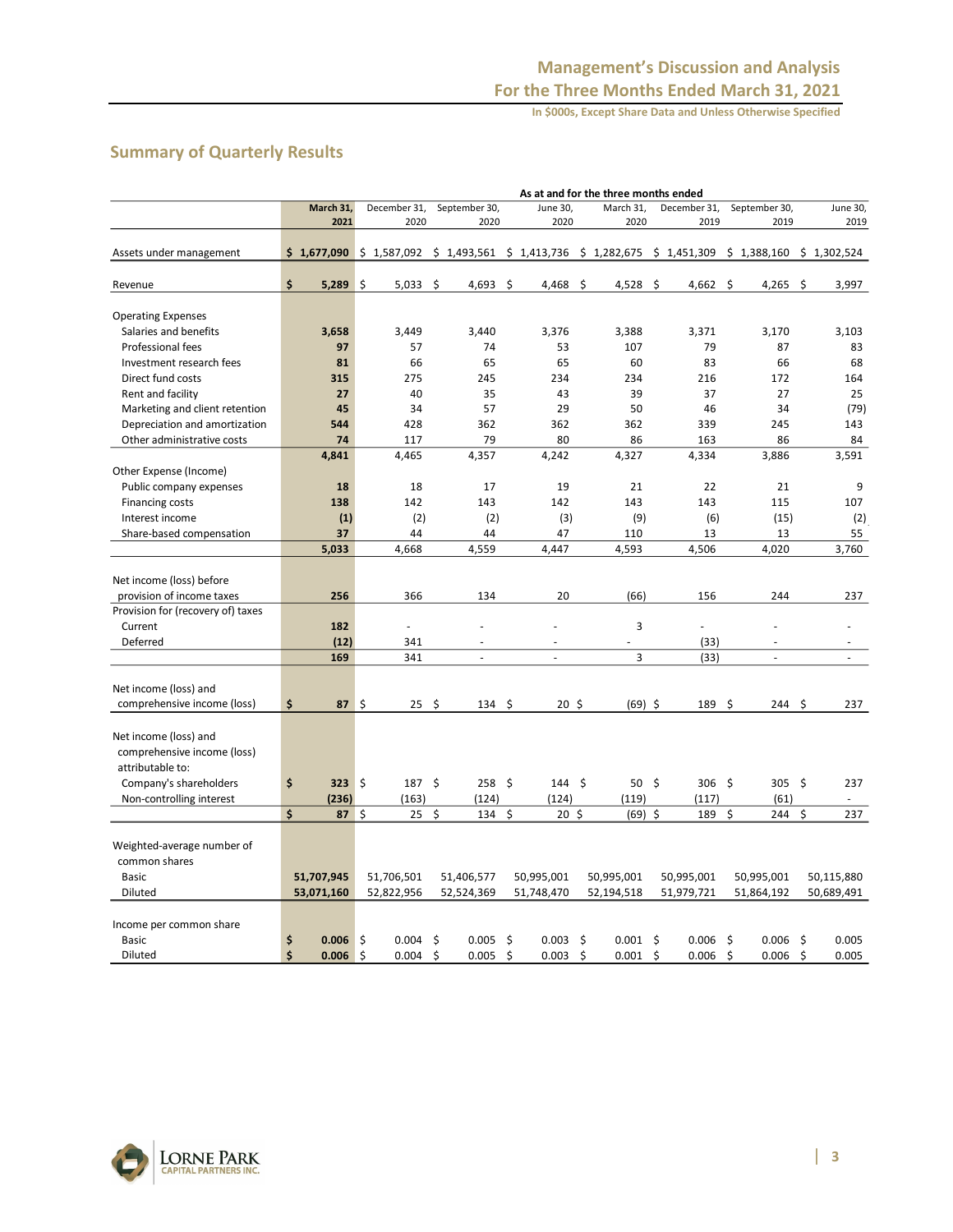# **Related Party Transactions**

The Company considers its related parties to consist of members of its Board of Directors and officers, including their close family members and companies controlled or significantly influenced by such individuals, and reporting shareholders and their affiliates which may exert significant influence over the Company's activities.

Total compensation and other benefits paid or owing to directors and employees classified as key management, being individuals having authority and responsibility for planning, directing, and controlling the activities of the Company, are included as related party transactions.

The following is a summary of the transactions which occurred with related parties during the three months ended March 31, 2021 and 2020:

|                                                       | Three months ended |    |                   |
|-------------------------------------------------------|--------------------|----|-------------------|
|                                                       | March 31,<br>2021  |    | March 31,<br>2020 |
| Transactions with key management                      |                    |    |                   |
| Salaries, bonuses and net fees                        | \$<br>448          | S  | 406               |
| Debenture interest expense*                           | 13                 |    | 13                |
| Share-based compensation                              | 25                 |    | 74                |
|                                                       | 485                | .S | 493               |
| Other transactions with entities related to directors |                    |    |                   |
| Legal fees                                            | \$<br>21           |    | 9                 |

The following balances were outstanding with related parties as at March 31, 2021 and December 31, 2020:

|                                                                     |    | March 31, | December 31, |
|---------------------------------------------------------------------|----|-----------|--------------|
|                                                                     |    | 2021      | 2020         |
|                                                                     |    |           |              |
| Amounts payable to key management, due on demand                    | Ś  | 187       | 312          |
|                                                                     |    |           |              |
| Amounts payable to entities related to directors, due on demand     |    | 21        |              |
|                                                                     |    |           |              |
| Debentures payable to key management, bearing interest at 8% per    |    |           |              |
| annum, paid semi-annually, and due on the following maturity dates: |    |           |              |
| June 15, 2022*                                                      | \$ | 340       | 340          |
| August 15, 2024*                                                    |    | 286       | 286          |

 The debenture transactions were made on the same terms, including interest rate, maturity, and security, as provided to third parties.

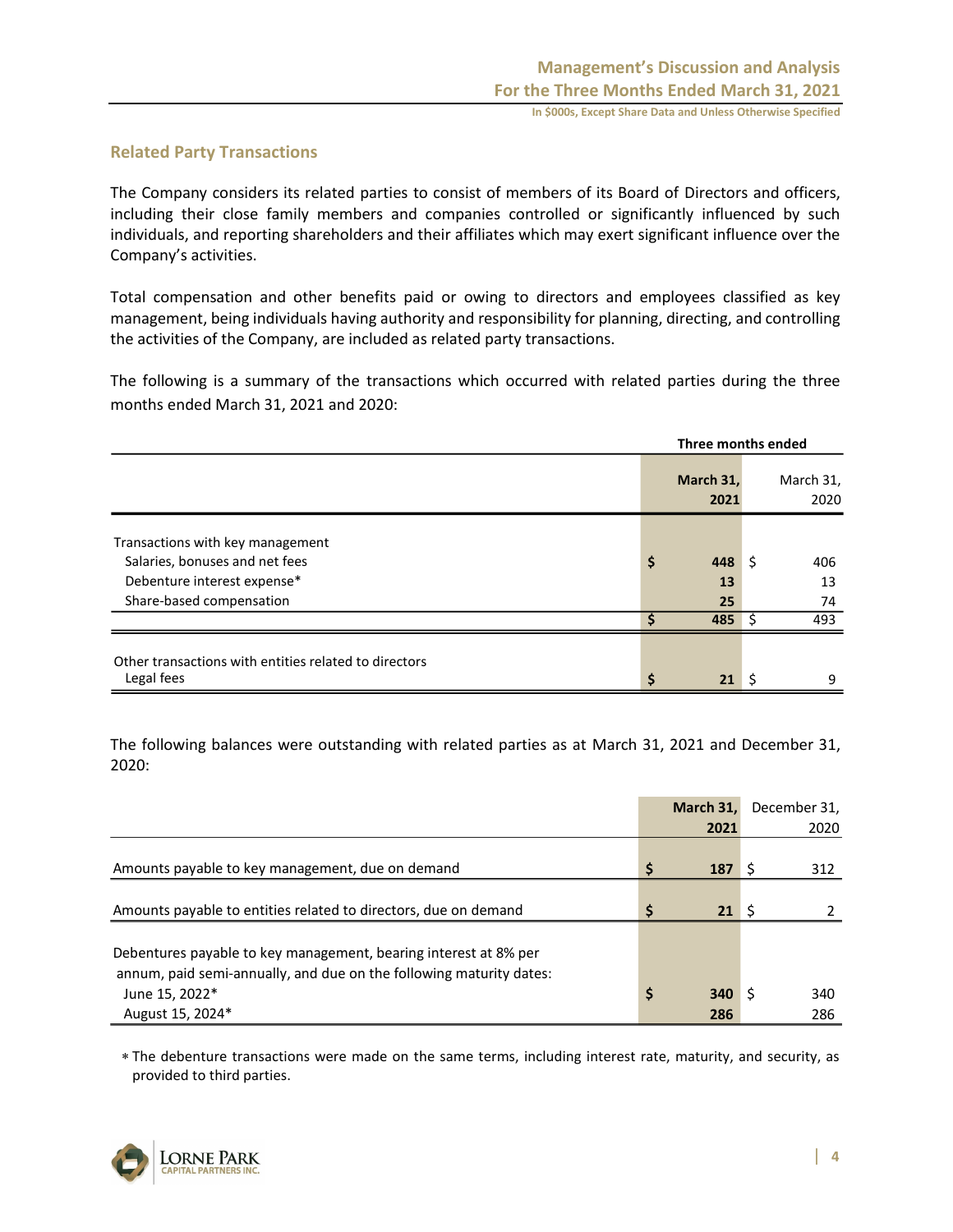Stephen Meehan is a member of the Board of Directors of the Company, and as at March 31, 2021 holds, directly or indirectly, 23.1% of the Company's outstanding shares (December 31, 2020 – 23.1%). Mr. Meehan has a controlling interest in JDI Bancorp Inc. ("JDI") and Glen Road Capital Partners Inc. ("GRCP"). As such, the Company considers Mr. Meehan, JDI, and GRCP related parties. Mr. Meehan does not receive any director fees for his role as a director of the Company. During the three months ended March 31, 2021, the Company incurred expenses of \$138 through JDI to perform business development services for the Company (March 31, 2020 – \$125). GRCP occupies a portion of the head office of the Company, and the Company recovers from GRCP an amount based on the square footage occupied and the resources used by GRCP. During the three months ended March 31, 2021, the Company recovered from GRCP \$11 (March 31, 2020 – \$17). As at March 31, 2021, \$75 remains within accounts payable and accrued liabilities to JDI (December 31, 2020 – \$nil), and no amount remains recoverable from GRCP (December 31, 2020 – \$nil). During the three months ended March 31, 2021, the Company did not grant Mr. Meehan any stock options (March 31, 2020 – 100,000), and the share-based compensation expense recognized on grants to Mr. Meehan was \$4 (March 31, 2020 – \$11).

Robert Sewell is a member of the Board of Directors of the Company and is also the President and Chief Executive Officer of the Company. As at March 31, 2021, Mr. Sewell holds, directly or indirectly, 27.2% of the Company's outstanding shares (December 31, 2020 – 27.2%). As such, the Company considers Mr. Sewell to be a related party. Mr. Sewell does not receive any director fees for his role as a director of the Company. During the three months ended March 31, 2021, the Company incurred \$150 in salary and estimated bonus (March 31, 2020 – \$125). As at March 31, 2021, \$75 remains within accounts payable and accrued liabilities to Mr. Sewell (December 31, 2020 – \$250). During the three months ended March 31, 2021, the Company did not grant Mr. Sewell any stock options (March 31, 2020 – 100,000), and the share-based compensation expense recognized on grants to Mr. Sewell was \$4 (March 31, 2020 – \$11). As at March 31, 2021, Mr. Sewell, directly or indirectly, is subscribed to \$250 in Company debentures (December 31, 2020 – \$250). During the three months ended March 31, 2021, the debenture interest expense relating to the debentures held by Mr. Sewell was \$5 (March 31, 2020 – \$5).

Carlo Pannella is Chief Financial Officer of the Company, and as such the Company considers Mr. Pannella to be a related party. During the three months ended March 31, 2021, the Company incurred \$66 in salary and estimated bonus (March 31, 2020 – \$66). As at March 31, 2021, \$11 remains within accounts payable and accrued liabilities to Mr. Pannella (December 31, 2020 – \$nil). During the three months ended March 31, 2021, the Company did not grant Mr. Pannella any stock options (March 31, 2020 – 100,000), and the share-based compensation expense recognized on grants to Mr. Pannella was \$4 (March 31, 2020 – \$13). On April 6, 2021, the Company granted Mr. Pannella 100,000 stock options. As at March 31, 2021, Mr. Pannella, directly or indirectly, is subscribed to \$276 in Company debentures (December 31, 2020 – \$276). During the three months ended March 31, 2021, the debenture interest expense relating to the debentures held by Mr. Pannella was \$6 (March 31, 2020 – \$6).

Susan Schulze is Chief Operating Officer of the Company, and as such the Company considers Ms. Schulze to be a related party. During the three months ended March 31, 2021, the Company incurred \$52 in salary and estimated bonus (March 31, 2020 – \$49). As at March 31, 2021, \$7 remains within accounts payable and accrued liabilities to Ms. Schulze (December 31, 2020 – \$35). During the three months ended March 31, 2021, the Company did not grant Ms. Schulze any stock options (March 31, 2020 – 100,000), and the share-based compensation expense recognized on grants to Ms. Schulze was \$4 (March 31, 2020 – \$13). As at March 31, 2021, Ms. Schulze, directly or indirectly, is subscribed to \$50 in Company debentures (December 31, 2020 – \$50). During the three months ended March 31, 2021, the debenture interest

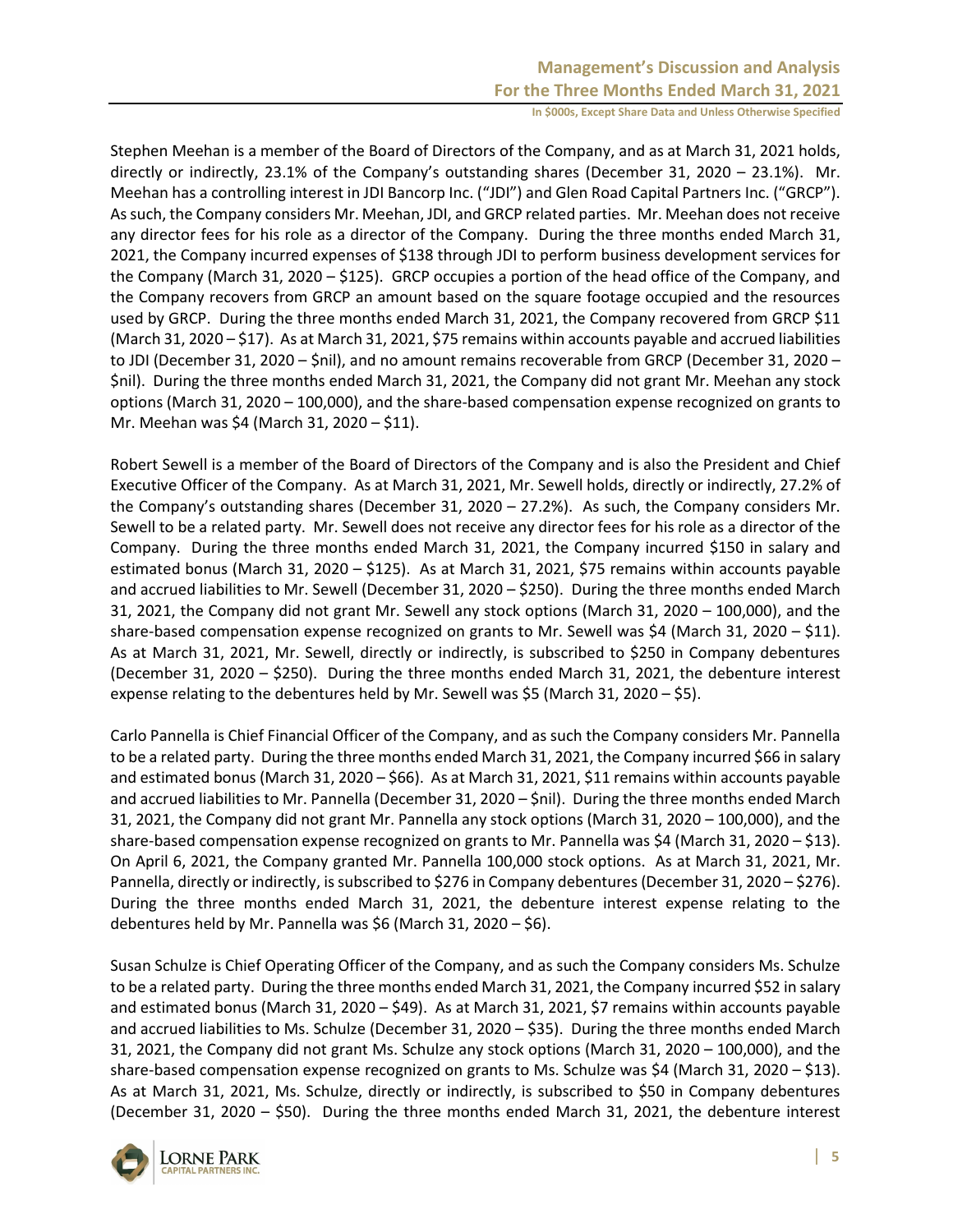expense relating to the debentures held by Ms. Schulze was \$1 (March 31, 2020 – \$1).

Kari Tavener is Chief Compliance Officer of the Company, and as such the Company considers Ms. Tavener to be a related party. During the three months ended March 31, 2021, the Company incurred \$39 in salary and estimated bonus (March 31, 2020 – \$38). As at March 31, 2021, \$5 remains within accounts payable and accrued liabilities to Ms. Tavener (December 31, 2020 – \$nil). During the three months ended March 31, 2021, the Company did not grant Ms. Tavener any stock options (March 31, 2020 – 100,000), and the share-based compensation expense recognized on grants to Ms. Tavener was \$4 (March 31, 2020 – \$13).

Christopher Dingle is Chairman of the Board of the Company, and as such the Company considers Mr. Dingle to be a related party. During the three months ended March 31, 2021, the Company incurred \$8 in director fees (March 31, 2020 – \$11). As at March 31, 2021, \$8 remains within accounts payable and accrued liabilities to Mr. Dingle (December 31, 2020 – \$15). During the three months ended March 31, 2021, the Company did not grant Mr. Dingle any stock options (March 31, 2020 – 60,000), and the sharebased compensation expense recognized on grants to Mr. Dingle was \$2 (March 31, 2020 – \$6). On April 6, 2021, the Company granted Mr. Dingle 50,000 stock options.

James Williams is a member of the Board of Directors of the Company, and as such the Company considers Mr. Williamsto be a related party. During the three months ended March 31, 2021, the Company incurred \$1 in director fees (March 31, 2020 – \$4). As at March 31, 2021, \$1 remains within accounts payable and accrued liabilities to Mr. Williams (December 31, 2020 – \$6). During the three months ended March 31, 2021, the Company did not grant Mr. Williams any stock options (March 31, 2020 – 20,000), and the sharebased compensation expense recognized on grants to Mr. Williams was \$1 (March 31, 2020 – \$2). On April 6, 2021, the Company granted Mr. Williams 10,000 stock options.

David Brown is a member of the Board of Directors of the Company, and also a Partner with a law firm, Weirfoulds LLP ("Weirfoulds"). Mr. Brown also holds a controlling interest in Keiller Capital ("Keiller"). As such the Company considers Mr. Brown, Weirfoulds and Keiller to be related parties. Mr. Brown foregoes any director fees for his role as a director of the Company. During the three months ended March 31, 2021, the Company incurred \$21 in legal fees with Weirfoulds (March 31, 2020 – \$9). As at March 31, 2021, \$21 remains within accounts payable and accrued liabilities to Weirfoulds (December 31, 2020 – \$2). During the three months ended March 31, 2021, the Company did not grant Keiller any stock options (March 31, 2020 – 20,000), and the share-based compensation expense recognized on grants to Keiller was \$1 (March 31, 2020 – \$2). On April 6, 2021, the Company granted Keiller 20,000 stock options.

Peter Patchet is a member of the Board of Directors of the Company, and also holds a controlling interest in 2615054 Ontario Inc. As such the Company considers Mr. Patchet and 2615054 Ontario Inc. to be related parties. During the three months ended March 31, 2021, the Company incurred \$5 in director fees (March 31, 2020 – \$5). As at March 31, 2021, \$5 remains within accounts payable and accrued liabilities to 2615054 Ontario Inc. (December 31, 2020 – \$6). During the three months ended March 31, 2021, the Company did not grant Mr. Patchet any stock options (March 31, 2020 – 40,000), and the share-based compensation expense recognized on grants to Mr. Patchet was \$1 (March 31, 2020 – \$3). On April 6, 2021, the Company granted Mr. Patchet 25,000 stock options. As at March 31, 2021, Mr. Patchet, directly or indirectly, is subscribed to \$50 in Company debentures (December 31, 2020 – \$50). During the three months ended March 31, 2021, the debenture interest expense relating to the debentures held by Mr. Patchet was \$1 (March 31, 2020 – \$1).

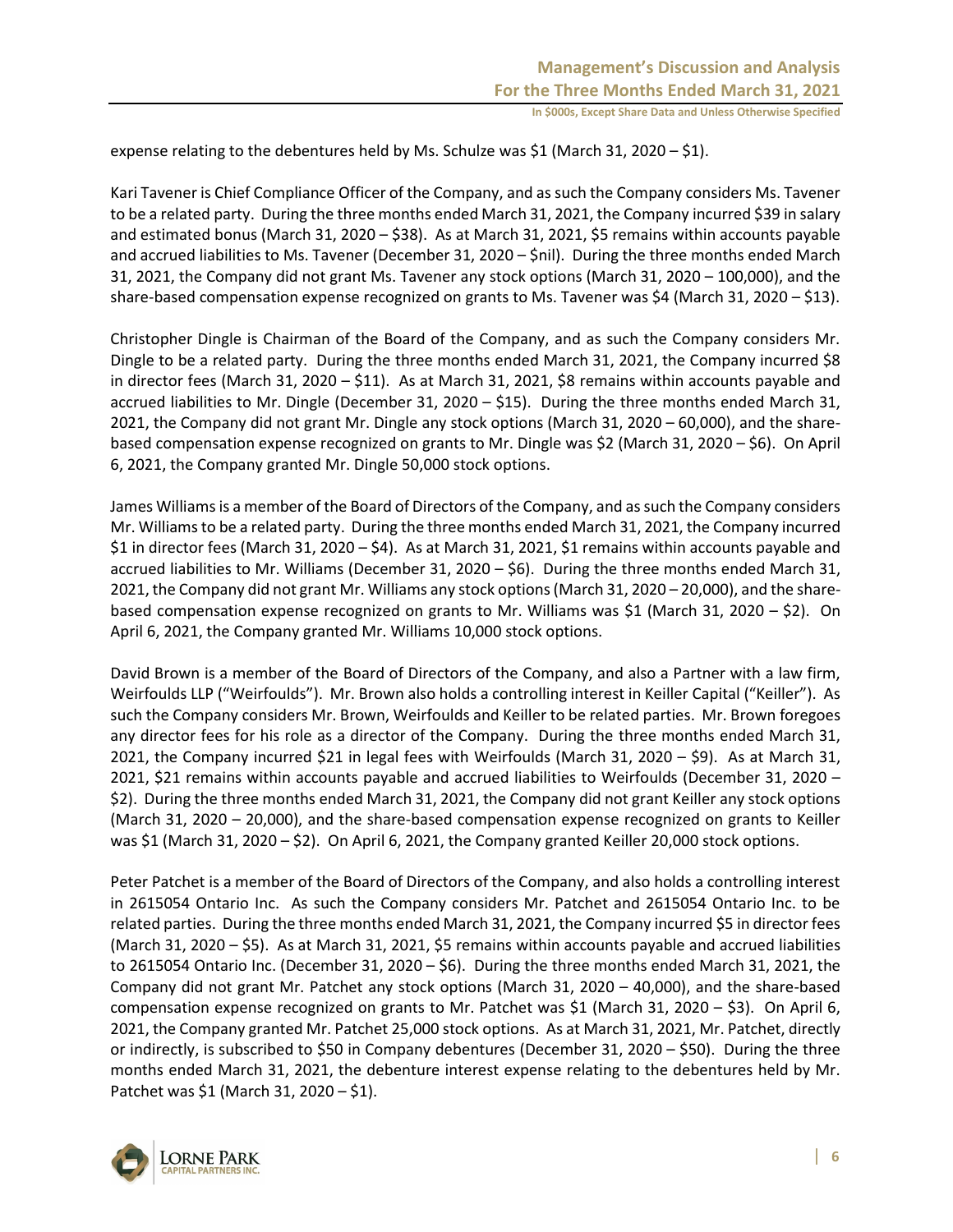# **Risk Management**

The Company's business is subject to the risks of the competitive discretionary portfolio management industry and management has identified certain risks pertinent to its business including: credit risks, liquidity risks, market risks, concentration risks, capital requirements, dependence on senior management, the investment performance of the Company's investment solutions, sufficiency of insurance, competition from other discretionary portfolio management firms, significant redemptions of AUM, general business risks and liabilities, and future regulatory changes. Management attempts to assess and mitigate these risks by retaining experienced professional staff and assuring that the Board of Directors and senior management are monitoring these risks on a continual basis.

The disclosures below provide an analysis of the risk factors affecting the Company's business operations:

# *Credit Risk*

Credit risk arises from deposits with banks, accounts receivable and the loan due from a related party. The Company does not hold any collateral as security but mitigates this risk by dealing only with what management believes to be financially sound counterparties, and accordingly, does not anticipate significant loss for non-performance. The maximum exposure to credit risk approximates the amount recognized on the statement of financial position.

Based on its practices and processes around charging and collecting management fees, its credit policies, its previous experience, and its assessment of the current economic environment and financial condition of the counterparties, as at March 31, 2021 and December 31, 2020, the Company does not believe any allowances for expected credit losses are required.

# *Liquidity Risk*

The Company's exposure to liquidity risk is dependent on the collection of accounts receivable and the loan due from a related party, and the raising of funds to meet commitments and sustain operations. The Company controls liquidity risk by management of working capital, cash flows and the issuance of share capital and debentures.

### *Market Risk*

Market risk is the risk that the fair value or future cash flows of a financial instrument will fluctuate because of changes in market prices. Market risk comprises three types of risk: currency rate risk, interest rate risk and other price risk.

- 1. Currency risk is the risk to the Company's earnings that arise from fluctuations of foreign exchange rates. The Company does not have any significant number of financial instruments denominated in a foreign currency, and therefore is not currently exposed to any significant foreign currency exchange risk.
- 2. Interest rate risk is the risk that the fair value or future cash flows of a financial instrument will fluctuate because of changes in market interest rates. The Company is currently exposed to interest rate risk with respect to its short-term investments invested in money market funds. The sensitivity of this risk is not significant as at March 31, 2021 and December 31, 2020 due to the short-term nature of the instruments.

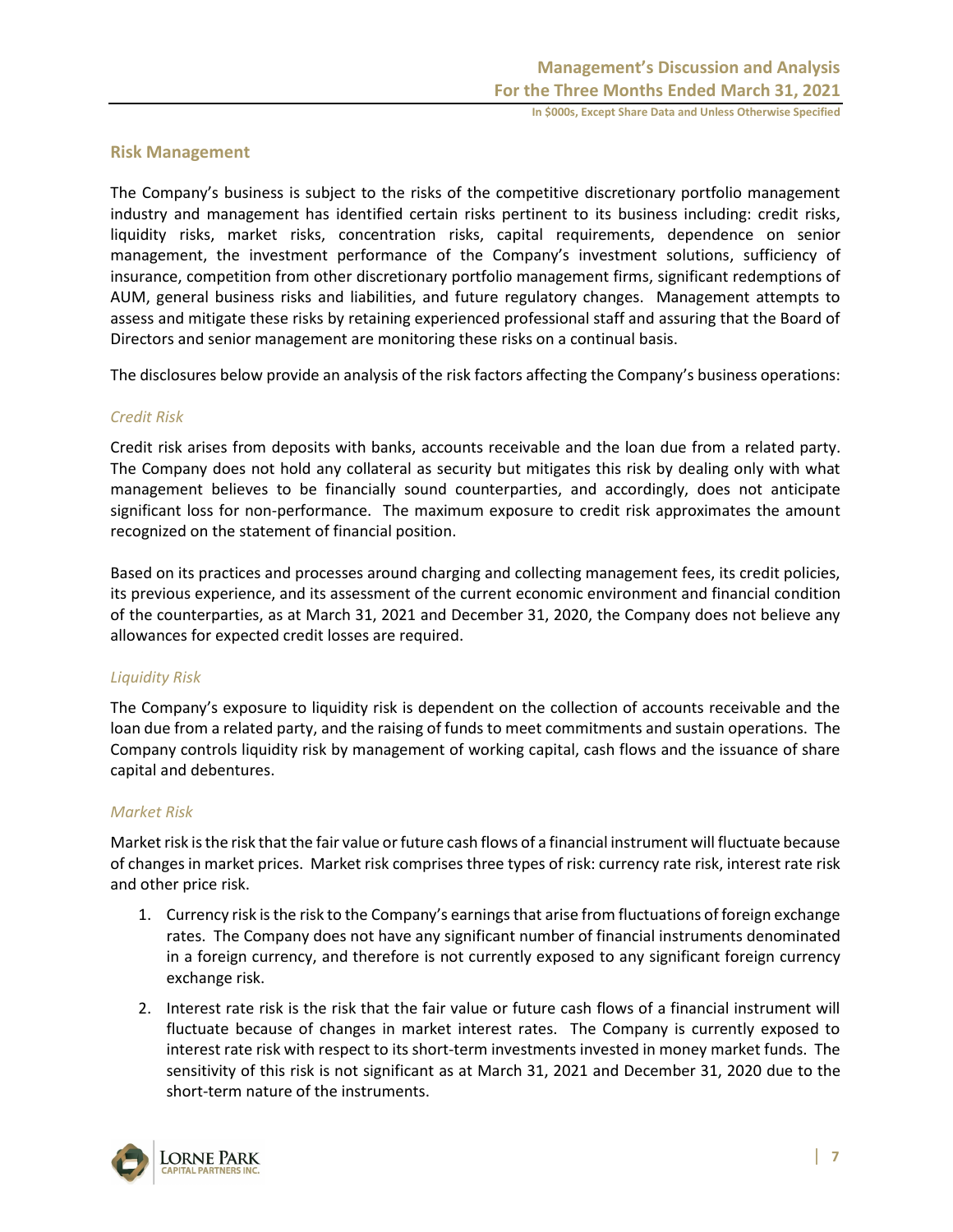3. Other price risk is the risk that the fair value or future cash flows of a financial instrument will fluctuate because of changes in market prices (other than those arising from interest rate risk or currency risk), whether those changes are caused by factors specific to the individual financial instrument or its issuer, or factors affecting all similar financial instruments traded in the market.

Bellwether's financial performance is indirectly exposed to market risk. Any decline in financial markets or lack of sustained growth in such markets may result in a corresponding decline in performance and may adversely affect Bellwether's AUM and management fee revenue, which would reduce cash flow to the Company and ultimately impact its ability to manage its capital.

Management of market risk within Bellwether's AUM is the responsibility of the Chief Investment Officer, who has established a control environment that ensures risks are reviewed regularly and that risk controls throughout Bellwether are operating in accordance with regulatory requirements. Exposure to interest rate risk, foreign currency risk and equity risk is monitored by the Chief Investment Officer. When a particular market risk is identified, portfolio managers of the Company's investment solutions are directed to mitigate the risk by reducing their exposure.

# *Risks Related to Assets Under Management*

Because the Company's revenues are directly related to the market value of the investments that its subsidiary is managing for Clients, a change in market indices could have a significant impact on the Company's revenues. A 10% change in the Company's AUM of \$1,677,090 as at March 31, 2021, could impact future annual revenues by approximately \$2,150, compared to the December 31, 2020 AUM of \$1,587,092 and a potential revenue impact of \$2,050. A 10% change in the Company's average AUM for the twelve-months ended March 31, 2021 of \$1,513,287 would have impacted the revenues for that year by approximately \$1,950.

### *Concentration Risk*

The Company's trade accounts receivable are due from clients and the Company believes that the entire accounts receivable balance is collectible. Accordingly, management has not provided an allowance for doubtful accounts as at March 31, 2021 or December 31, 2020.

### *Capital Requirements*

Bellwether is subject to minimum regulatory capital requirements requiring the Company to keep sufficient cash or liquid assets on hand to maintain capital levels. Failure to maintain required regulatory capital may result in fines, suspension, or revocation of registration. A significant operating loss or an unusually large charge against regulatory capital could adversely affect the ability of the Company to expand or even maintain its present level of business and create a material adverse effect on Bellwether's business, results of operations and/or financial position.

### *Dependence on Senior Management*

The success of the Company and its strategic focus is dependent to a significant degree upon the contributions of senior management. The loss of any of these individuals, or an inability to attract, retain and motivate sufficient numbers of qualified senior management personnel on the part of LPCP or its subsidiaries, could adversely affect the Company's business. This risk is partially mitigated by the fact that the senior management team are significant shareholders in the Company. Further mitigation has been

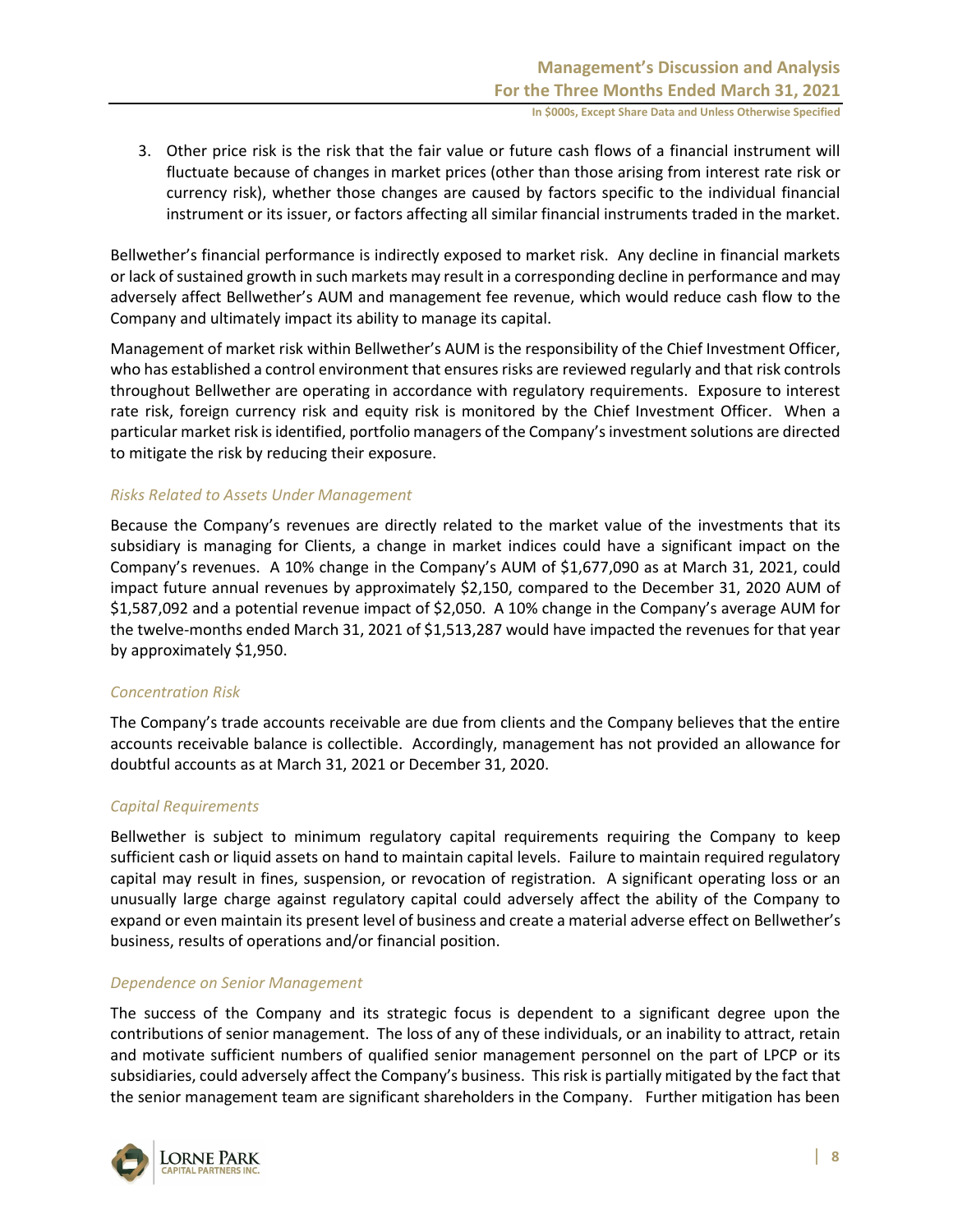attained through the implementation of key employee compensation packages composed of monetary short-term compensation and long-term stock-based compensation designed for the retention of key employees.

### *Investment Performance of our Investment Solutions*

If the investment solutions managed by Bellwether are unable to achieve investment returns that are competitive with or superior to those achieved by other comparable investment products offered by Bellwether's competitors, such solutions may not attract new client AUM or may experience client attrition, which may have a negative impact on Bellwether's assets under management. This would have a negative impact on Bellwether's revenue and profitability.

# *Sufficiency of Insurance*

The Company maintains various types of insurance which may include financial institution bonds, errors and omissions insurance, directors', trustees' and officers' liability insurance, and general commercial liability insurance. There is no assurance that claims will not exceed the limits of available coverage, that any insurer will remain solvent or willing to continue providing insurance coverage with sufficient limits or at a reasonable cost, or, that any insurer will not dispute coverage of certain claims due to ambiguities in the policies. A judgment against the Company or its subsidiaries in excess of available coverage could have a material adverse effect on the Company in terms of damages awarded and the impact on the reputation of Bellwether.

# *Competition*

Bellwether competes with a large number of portfolio managers and other investment advisors as well as financial institutions. Many of these competitors have greater capital and other resources, and offer more comprehensive lines of products and services than Bellwether.

Bellwether success is largely dependent on its ability to compete in the current Canadian wealth management environment. The Company's success will be based upon a number of factors including the range of products and solutions offered, brand recognition, investment performance, business reputation, financing strength, management and sales relationships, quality of service, level of fees charged and other compensation paid.

Bellwether's competitors seek to expand market share by offering different products and services than those offered by Bellwether. There can be no assurance that Bellwether will maintain its current standing, and that may adversely affect the business, financial condition, or operating results of Bellwether.

### *Risks of Significant Redemptions of Bellwether's Assets under Management*

The Company's revenues depend largely on the value of Bellwether's AUM, which is influenced by sales, redemption rates and investment performance. Sales and redemptions may fluctuate depending on market and economic conditions, investment performance, and other factors. Increased competition and market volatility has contributed to redemptions and diminished sales for participants in the Canadian wealth management industry.